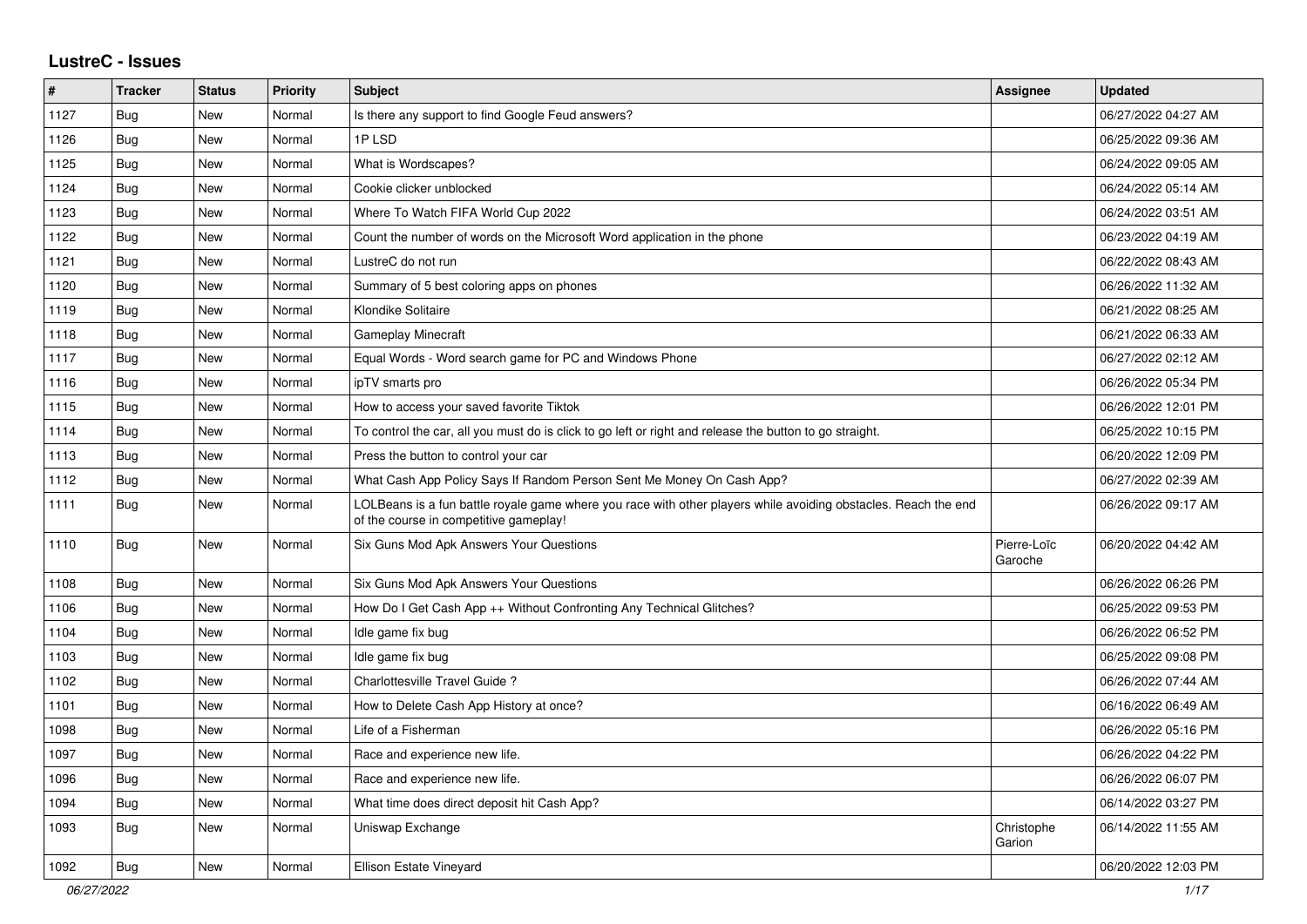| $\pmb{\#}$ | <b>Tracker</b> | <b>Status</b> | <b>Priority</b> | Subject                                                     | Assignee               | <b>Updated</b>      |
|------------|----------------|---------------|-----------------|-------------------------------------------------------------|------------------------|---------------------|
| 1091       | Bug            | New           | Normal          | Find family fun indoors and outdoors in the Jungfrau Region |                        | 06/14/2022 09:33 AM |
| 1090       | Bug            | <b>New</b>    | Normal          | Pay Someone To Do My Assignment                             |                        | 06/11/2022 03:15 PM |
| 1089       | <b>Bug</b>     | New           | Normal          | Pay Someone To Do My Assignment                             |                        | 06/15/2022 04:44 AM |
| 1088       | <b>Bug</b>     | New           | Normal          | Health And Fitness Tips 2022                                | Pierre-Loïc<br>Garoche | 06/20/2022 06:42 AM |
| 1087       | Bug            | <b>New</b>    | Normal          | How do new writers start out?                               |                        | 06/10/2022 03:25 PM |
| 1084       | <b>Bug</b>     | <b>New</b>    | Normal          | <b>Trippie Redd</b>                                         |                        | 06/11/2022 09:05 AM |
| 1083       | <b>Bug</b>     | New           | Normal          | coin base review                                            |                        | 06/11/2022 09:13 AM |
| 1082       | <b>Bug</b>     | <b>New</b>    | Normal          | Reset chime bank password without phone number              |                        | 06/15/2022 11:56 AM |
| 1080       | <b>Bug</b>     | <b>New</b>    | Normal          | How to use Math Wallet   Nexo wallet   CoinTiger Exchange   |                        | 06/15/2022 11:56 AM |
| 1079       | <b>Bug</b>     | New           | Normal          | How to get cheap psychology assignment?                     |                        | 06/15/2022 06:00 AM |
| 1078       | <b>Bug</b>     | New           | Normal          | What Bank Is Cash App On Plaid? Find Clarity And Assistance |                        | 06/15/2022 11:56 AM |
| 1077       | <b>Bug</b>     | <b>New</b>    | Normal          | Les excellentes façons d'utiliser ces images                |                        | 06/27/2022 03:08 AM |
| 1076       | <b>Bug</b>     | <b>New</b>    | Normal          | DedicatedHosting4u                                          |                        | 06/11/2022 09:15 AM |
| 1074       | <b>Bug</b>     | New           | Normal          | Dissertation writing help at economical rates!              | Christophe<br>Garion   | 06/06/2022 04:48 PM |
| 1073       | <b>Bug</b>     | <b>New</b>    | Normal          | Cricut Design Space                                         |                        | 06/07/2022 09:34 PM |
| 1072       | Bug            | <b>New</b>    | Normal          | ij.start canon                                              |                        | 06/21/2022 06:56 PM |
| 1071       | <b>Bug</b>     | New           | Normal          | Cinema HD Review - Cinemahdv2.net                           |                        | 06/21/2022 06:54 PM |
| 1069       | Bug            | <b>New</b>    | Normal          | how to get cash app support phone number 24*7 available     |                        | 06/21/2022 08:36 PM |
| 1068       | <b>Bug</b>     | <b>New</b>    | Normal          | 123.hp.com/laserjet                                         |                        | 05/31/2022 12:22 PM |
| 1067       | <b>Bug</b>     | <b>New</b>    | Normal          | Cricut.com/setup                                            |                        | 05/31/2022 12:19 PM |
| 1065       | <b>Bug</b>     | <b>New</b>    | Normal          | The top foreign language training game in 2022              |                        | 06/07/2022 04:05 AM |
| 1064       | <b>Bug</b>     | New           | Normal          | How to delete Cash App history?                             | Pierre-Loïc<br>Garoche | 06/11/2022 10:29 AM |
| 1063       | <b>Bug</b>     | New           | Normal          | 123.hp.com/laserjet                                         |                        | 05/28/2022 12:27 PM |
| 1062       | <b>Bug</b>     | New           | Normal          | Cricut.com/setup                                            |                        | 05/28/2022 12:26 PM |
| 1061       | <b>Bug</b>     | New           | Normal          | Cricut.com/setup                                            |                        | 05/28/2022 12:24 PM |
| 1060       | Bug            | New           | Normal          | How to Use Panda Helper to Speed Up Your iOS                |                        | 05/28/2022 09:12 AM |
| 1059       | Bug            | New           | Normal          | 123.hp.com/laserjet                                         |                        | 05/28/2022 08:29 AM |
| 1058       | Bug            | New           | Normal          | Cricut.com/setup                                            |                        | 05/28/2022 08:28 AM |
| 1057       | Bug            | New           | Normal          | <b>CCPlay Education Edition APK</b>                         |                        | 06/07/2022 04:07 AM |
| 1055       | Bug            | New           | Normal          | seo apk                                                     | Pierre-Loïc<br>Garoche | 05/27/2022 06:23 AM |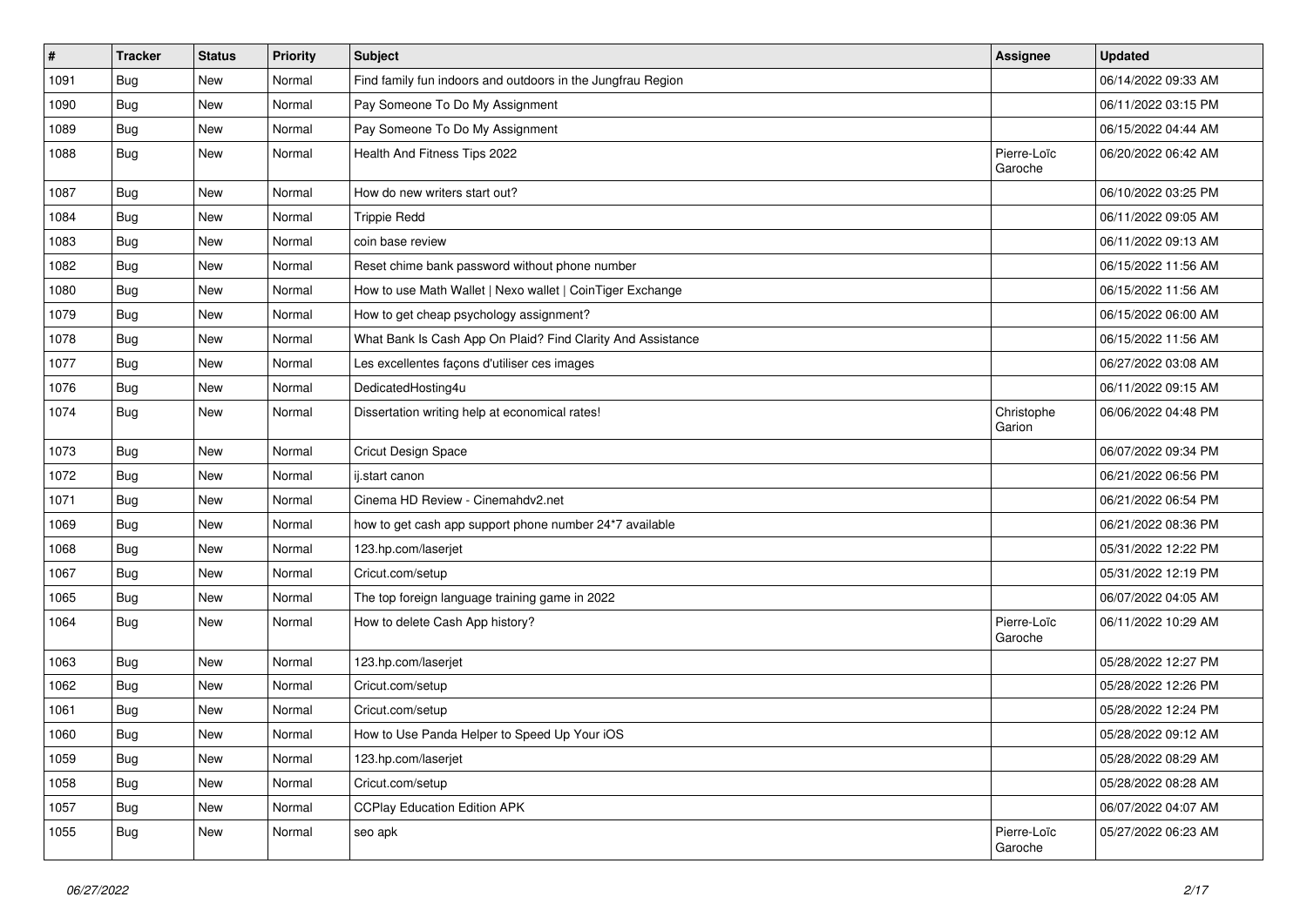| #    | <b>Tracker</b> | <b>Status</b> | <b>Priority</b> | <b>Subject</b>                                                           | Assignee               | <b>Updated</b>      |
|------|----------------|---------------|-----------------|--------------------------------------------------------------------------|------------------------|---------------------|
| 1054 | Bug            | New           | Normal          | Apkmodule                                                                | Pierre-Loïc<br>Garoche | 05/26/2022 03:37 PM |
| 1053 | Bug            | <b>New</b>    | Normal          | Game Geometry Dash                                                       |                        | 05/26/2022 11:30 AM |
| 1052 | Bug            | <b>New</b>    | Normal          | Build Now GG is a new battle royale game.                                |                        | 05/26/2022 04:24 AM |
| 1051 | <b>Bug</b>     | <b>New</b>    | Normal          | Dental Supplies USA                                                      |                        | 06/11/2022 09:20 PM |
| 1048 | Bug            | New           | Normal          | So zeigen Sie ein Instagram-Profilbild an und vergrößern es              |                        | 05/25/2022 06:56 AM |
| 1047 | Bug            | New           | Normal          | Opensea                                                                  | Corentin<br>Lauverjat  | 05/24/2022 02:32 PM |
| 1046 | Bug            | <b>New</b>    | Normal          | 123.hp.com/laserjet                                                      |                        | 05/24/2022 10:46 AM |
| 1045 | <b>Bug</b>     | <b>New</b>    | Normal          | Cricut.com/setup                                                         |                        | 05/24/2022 10:45 AM |
| 1044 | Bug            | <b>New</b>    | Normal          | Can I Disapprove If Random Person Sent Me Money On Cash App?             |                        | 05/26/2022 03:51 PM |
| 1043 | Bug            | <b>New</b>    | Normal          | What Is The Right Way To Troubleshoot Cash App Transfer Failed Problems? |                        | 05/25/2022 01:16 PM |
| 1042 | <b>Bug</b>     | <b>New</b>    | Normal          | How to set up direct deposit on cash app?                                |                        | 05/25/2022 01:17 PM |
| 1041 | <b>Bug</b>     | <b>New</b>    | Normal          | Count words in Word on the computer                                      |                        | 05/27/2022 02:16 PM |
| 1040 | Bug            | <b>New</b>    | Normal          | thabet                                                                   |                        | 05/19/2022 08:05 PM |
| 1039 | Bug            | New           | Normal          | How to Get Tickmill Bonuses for Free                                     |                        | 05/26/2022 05:43 PM |
| 1038 | Bug            | New           | Normal          | How to Fix Canon Printer Offline ISsue                                   | Pierre-Loïc<br>Garoche | 05/27/2022 05:25 AM |
| 1036 | Bug            | New           | Normal          | <b>VPS Material</b>                                                      |                        | 05/18/2022 09:34 PM |
| 1035 | Bug            | New           | Normal          | how to relieve spam score                                                | Pierre-Loïc<br>Garoche | 05/18/2022 11:39 AM |
| 1034 | <b>Bug</b>     | <b>New</b>    | Normal          | Download Teaching Feeling For Android                                    |                        | 05/20/2022 09:25 AM |
| 1033 | Bug            | <b>New</b>    | Normal          | The best slope 2 online games to play right now                          |                        | 05/17/2022 10:55 AM |
| 1032 | Bug            | New           | Normal          | How To Play The Wordle Game                                              |                        | 05/17/2022 10:37 AM |
| 1031 | Bug            | <b>New</b>    | Normal          | <b>IAFT Traders Union</b>                                                |                        | 05/16/2022 03:14 PM |
| 1030 | <b>Bug</b>     | <b>New</b>    | Normal          | <b>IAFT Traders Union</b>                                                |                        | 05/16/2022 03:13 PM |
| 1029 | <b>Bug</b>     | New           | Normal          | 5 Reasons Why People Love Coloring Pages?                                |                        | 05/16/2022 11:53 AM |
| 1028 | <b>Bug</b>     | New           | Normal          | The Best Free Online Game to Play with Friends                           |                        | 05/16/2022 05:00 AM |
| 1027 | Bug            | New           | Normal          | Word hurdle: Viral and Fun Online Game                                   |                        | 06/25/2022 06:13 PM |
| 1026 | <b>Bug</b>     | New           | Normal          | New Puzzle Game for All Age - Dordle                                     |                        | 06/25/2022 06:17 PM |
| 1025 | Bug            | New           | Normal          | how to change the logo in wordpress                                      |                        | 06/25/2022 06:20 PM |
| 1024 | <b>Bug</b>     | New           | Normal          | How to choose the right broker                                           |                        | 06/25/2022 06:23 PM |
| 1023 | Bug            | New           | Normal          | Questions That Are Typically Asked About Trap The Cat                    |                        | 05/14/2022 03:51 AM |
| 1022 | <b>Bug</b>     | New           | Normal          | 123.hp.com/laserjet                                                      |                        | 05/13/2022 01:25 PM |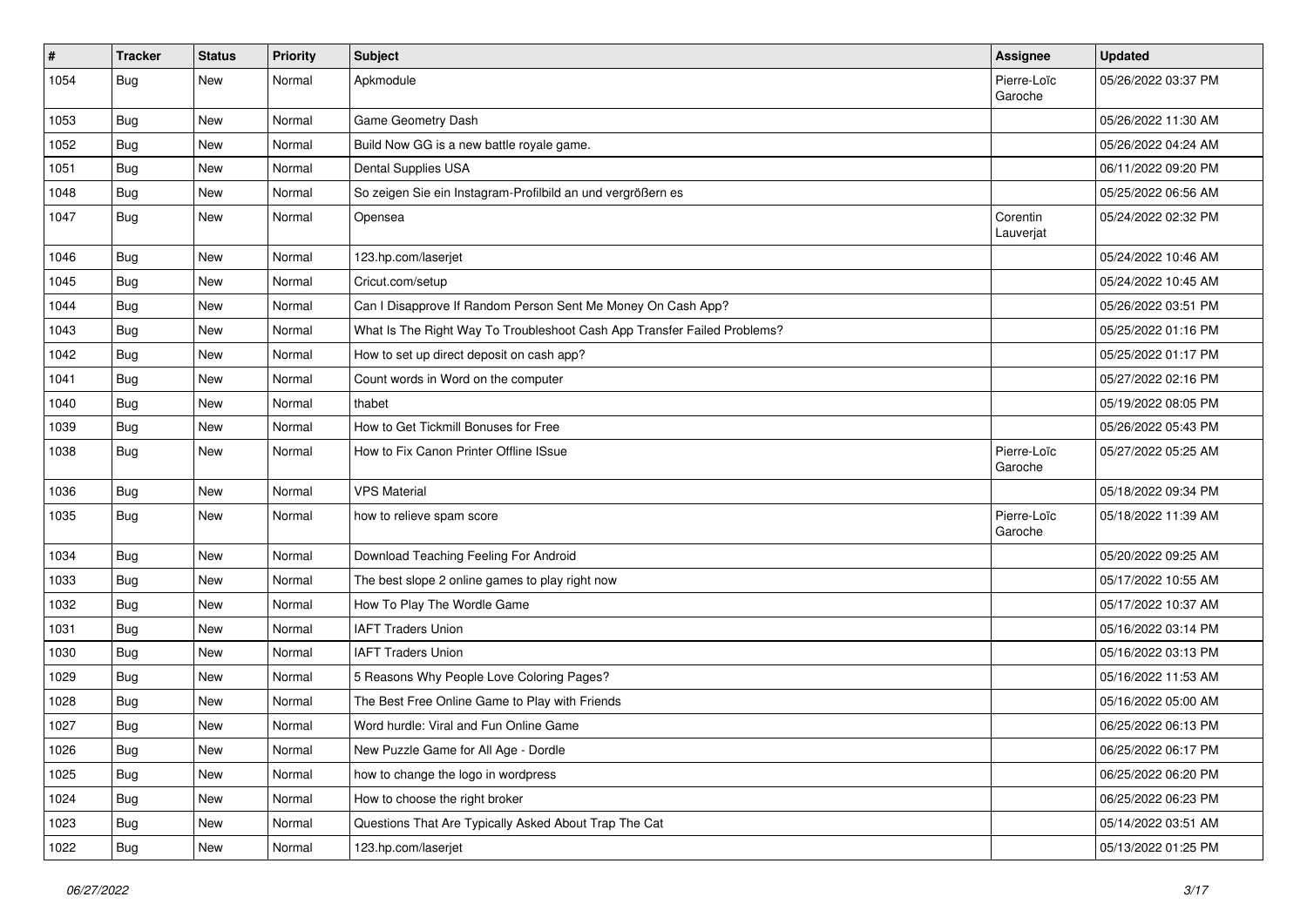| $\vert$ # | <b>Tracker</b> | <b>Status</b> | Priority | <b>Subject</b>                                                                | <b>Assignee</b>        | <b>Updated</b>      |
|-----------|----------------|---------------|----------|-------------------------------------------------------------------------------|------------------------|---------------------|
| 1021      | Bug            | New           | Normal   | Cricut.com/setup                                                              |                        | 05/26/2022 12:21 AM |
| 1020      | <b>Bug</b>     | <b>New</b>    | Normal   | Cricut.com/setup                                                              |                        | 05/13/2022 11:14 AM |
| 1019      | <b>Bug</b>     | New           | Normal   | Cricut.com/setup                                                              |                        | 05/13/2022 11:13 AM |
| 1018      | <b>Bug</b>     | New           | Normal   | So erhalten Sie ein kostenloses Hörbuch                                       |                        | 06/27/2022 07:08 AM |
| 1016      | <b>Bug</b>     | <b>New</b>    | Normal   | Klondike Solitaire                                                            |                        | 05/12/2022 09:03 AM |
| 1015      | <b>Bug</b>     | New           | Normal   | Is it possible to send books for free?                                        |                        | 05/11/2022 04:05 PM |
| 1014      | Bug            | New           | Normal   | how to get chime routing and account number ? chime routing number florida    |                        | 05/11/2022 12:42 PM |
| 1013      | Bug            | New           | Normal   | ij.start canon                                                                |                        | 05/11/2022 11:31 AM |
| 1012      | <b>Bug</b>     | New           | Normal   | Cricut.com/setup                                                              |                        | 05/11/2022 11:30 AM |
| 1011      | Bug            | <b>New</b>    | Normal   | Summary of 10 best coloring apps on phones                                    |                        | 05/11/2022 10:58 AM |
| 1010      | Bug            | New           | Normal   | what are the requirements to borrow money from cash app ? cash app borrow app | Pierre-Loïc<br>Garoche | 05/11/2022 09:29 AM |
| 1009      | <b>Bug</b>     | <b>New</b>    | Normal   | How to change routing number on Cash App?                                     |                        | 05/11/2022 07:13 AM |
| 1008      | Bug            | New           | Normal   | Who was the first black woman to anchor a newscast?                           |                        | 05/10/2022 03:13 PM |
| 1007      | Bug            | New           | Normal   | "ij.start canon                                                               |                        | 05/18/2022 10:40 AM |
| 1006      | Bug            | New           | Normal   | Cricut.com/setup                                                              |                        | 05/10/2022 01:22 PM |
| 1004      | <b>Bug</b>     | New           | Normal   | you get to pinch and drag a man with a very flexible face                     |                        | 05/10/2022 10:59 AM |
| 1003      | Bug            | <b>New</b>    | Normal   | Drift F1 is a drifting car game inspired by F1's tracks.                      | Pierre-Loïc<br>Garoche | 05/10/2022 10:52 AM |
| 1002      | Bug            | <b>New</b>    | Normal   | <b>Chemistry Assignment Help</b>                                              |                        | 06/04/2022 09:58 AM |
| 1001      | Bug            | <b>New</b>    | Normal   | Venmo Keep Saying Error?                                                      |                        | 06/27/2022 02:20 AM |
| 1000      | Bug            | New           | Normal   | Super easy way to zoom photos and upload to Instagram                         | Christophe<br>Garion   | 05/07/2022 11:06 AM |
| 999       | Bug            | New           | Normal   | Is there a way to find Google Feud answers?                                   |                        | 05/07/2022 08:58 AM |
| 998       | <b>Bug</b>     | New           | Normal   | Is It Hard to Solve Wordle An                                                 |                        | 06/27/2022 12:24 AM |
| 997       | <b>Bug</b>     | <b>New</b>    | Normal   | 123.hp.com/laserjet                                                           |                        | 05/06/2022 05:33 AM |
| 996       | <b>Bug</b>     | New           | Normal   | Cricut.com/setup                                                              |                        | 06/27/2022 07:12 AM |
| 993       | <b>Bug</b>     | New           | Normal   | IO Games Free Online                                                          |                        | 06/26/2022 09:41 AM |
| 992       | Bug            | New           | Normal   | So vergrößern Sie Ihr Instagram-Profilbild                                    |                        | 06/26/2022 11:29 PM |
| 991       | <b>Bug</b>     | New           | Normal   | <b>MDMA MOLLY</b>                                                             |                        | 05/03/2022 12:03 AM |
| 990       | <b>Bug</b>     | New           | Normal   | Mushrooms                                                                     |                        | 06/26/2022 05:41 AM |
| 989       | <b>Bug</b>     | New           | Normal   | Barewoods Wax Cigar                                                           |                        | 06/26/2022 09:19 AM |
| 988       | <b>Bug</b>     | New           | Normal   | <b>Medicinal Mushrooms</b>                                                    |                        | 06/27/2022 09:33 AM |
| 987       | <b>Bug</b>     | New           | Normal   | <b>Medicinal Mushrooms</b>                                                    |                        | 05/02/2022 11:59 PM |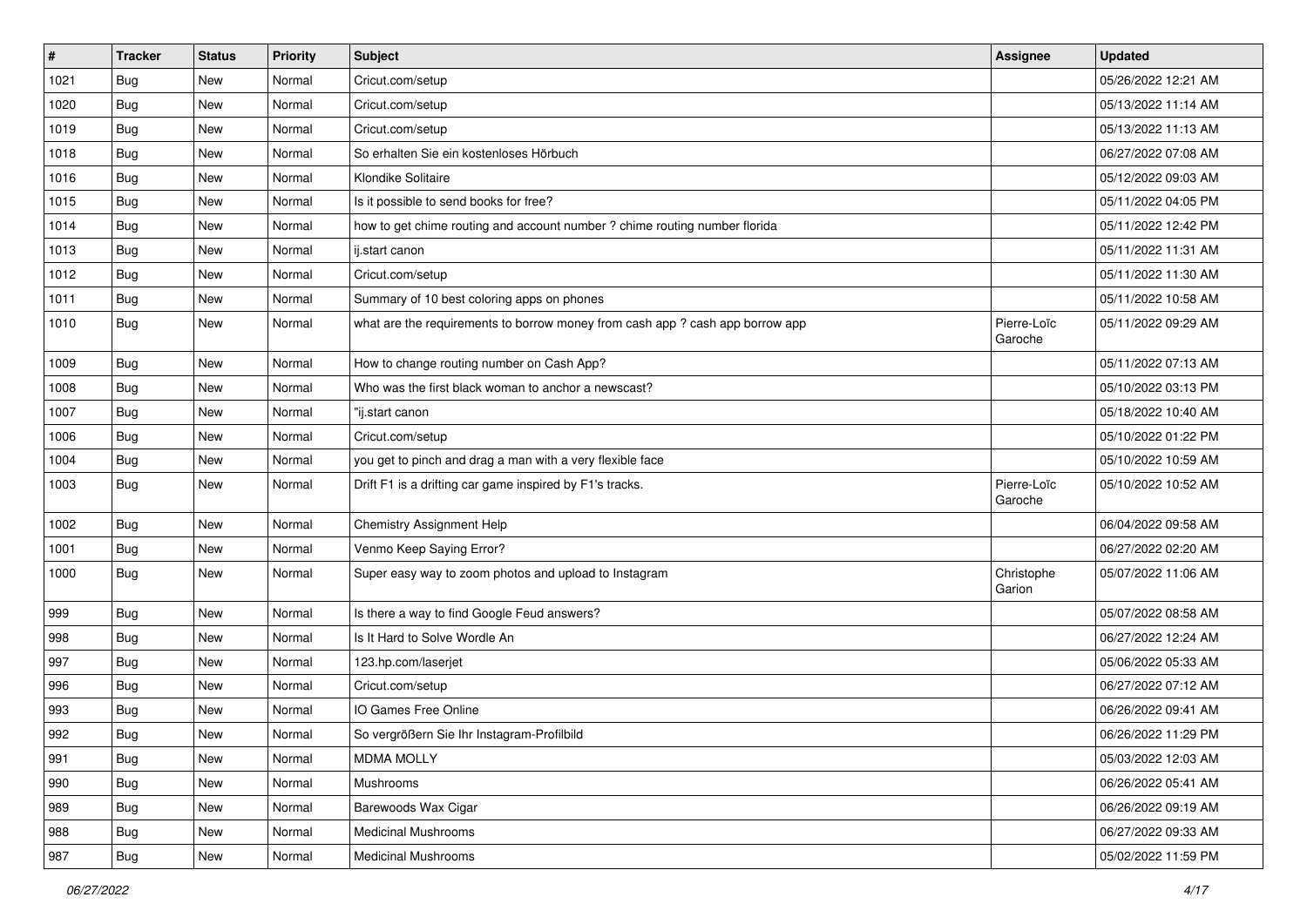| $\vert$ # | <b>Tracker</b> | <b>Status</b> | Priority | <b>Subject</b>                                                                         | <b>Assignee</b>      | <b>Updated</b>      |
|-----------|----------------|---------------|----------|----------------------------------------------------------------------------------------|----------------------|---------------------|
| 986       | Bug            | New           | Normal   | dbhdsvbhdf                                                                             | Christophe<br>Garion | 05/01/2022 09:10 AM |
| 985       | Bug            | New           | Normal   | Find out the vitality of Facebook Phone Number:                                        |                      | 06/27/2022 05:39 AM |
| 984       | <b>Bug</b>     | New           | Normal   | How to disable, permanently delete Twitter account on phone, PC                        |                      | 06/26/2022 08:28 AM |
| 983       | Bug            | <b>New</b>    | Normal   | Finding issue in tekken 3 game?                                                        |                      | 05/28/2022 02:34 PM |
| 982       | <b>Bug</b>     | New           | Normal   | Five sites that let you download free scenarios for your iPhone                        |                      | 05/07/2022 09:34 PM |
| 981       | <b>Bug</b>     | New           | Normal   | VidMate Mod APK                                                                        |                      | 05/06/2022 09:22 AM |
| 980       | <b>Bug</b>     | New           | Normal   | Free Gas Cards for the Unemployed                                                      |                      | 04/28/2022 06:25 AM |
| 979       | <b>Bug</b>     | New           | Normal   | Free Gas Cards for the Unemployed                                                      |                      | 06/25/2022 09:02 PM |
| 978       | <b>Bug</b>     | New           | Normal   | Delamore Lodge is a place to stay.                                                     |                      | 06/27/2022 04:57 AM |
| 977       | <b>Bug</b>     | New           | Normal   | Fans of the Old Country will like this book.                                           |                      | 06/26/2022 05:54 AM |
| 976       | <b>Bug</b>     | New           | Normal   | How to delete the cash app account history right now?                                  | Hamza<br>Bourbouh    | 04/27/2022 09:47 AM |
| 975       | <b>Bug</b>     | New           | Normal   | Payback 2 Mod APK                                                                      |                      | 05/05/2022 10:56 AM |
| 974       | Bug            | New           | Normal   | Watch NCAA Football Live Streaming Free                                                |                      | 06/26/2022 05:33 PM |
| 972       | Bug            | New           | Normal   | How To Borrow Money From The Cash App? Get To Know About The Same                      |                      | 04/25/2022 07:30 AM |
| 971       | Bug            | New           | Normal   | How Do I Check Balance On Cash App Card With Optimum Ease?                             |                      | 04/23/2022 08:43 PM |
| 970       | Bug            | <b>New</b>    | Normal   | The Amount Of Time Does Cash App Direct Deposit Time Take?                             |                      | 06/26/2022 07:32 PM |
| 969       | <b>Bug</b>     | New           | Normal   | Watch NCAA Football Live Match Free                                                    |                      | 04/23/2022 07:29 AM |
| 966       | Bug            | <b>New</b>    | Normal   | How to Download the Filmes                                                             |                      | 06/27/2022 03:25 AM |
| 965       | <b>Bug</b>     | New           | Normal   | Go with cash app customer service to know where I can load my cash app card            |                      | 04/22/2022 01:07 PM |
| 964       | <b>Bug</b>     | New           | Normal   | Can I Fix Cash App Transfer Failed Issues By Adding Sufficient Funds?                  |                      | 06/26/2022 07:21 AM |
| 962       | Bug            | <b>New</b>    | Normal   | Kostenlose Hörbücher                                                                   |                      | 06/26/2022 10:45 PM |
| 961       | <b>Bug</b>     | New           | Normal   | TeaTv is an Android                                                                    |                      | 06/26/2022 02:02 PM |
| 959       | <b>Bug</b>     | New           | Normal   | Get connected with cash app team-How to get money off cash app at walmart without card |                      | 06/27/2022 08:52 AM |
| 958       | <b>Bug</b>     | <b>New</b>    | Normal   | Avail Cash app support service to know Sutton bank cash app number                     |                      | 06/26/2022 08:46 AM |
| 957       | <b>Bug</b>     | New           | Normal   | From Where I Can Get Cheap Writing Services?                                           |                      | 04/20/2022 05:06 AM |
| 956       | <b>Bug</b>     | New           | Normal   | <b>FNF Free Mods Online</b>                                                            |                      | 06/25/2022 09:59 PM |
| 955       | <b>Bug</b>     | New           | Normal   | How Long Does Verification Take On Cash App If You Apply For The Verification?         | Christophe<br>Garion | 06/25/2022 10:50 PM |
| 954       | Bug            | New           | Normal   | AZ Screen Recorder Mod                                                                 |                      | 06/25/2022 11:24 PM |
| 953       | Bug            | New           | Normal   | Manga Dogs - Read Your Favorite Comics on Your Smartphone                              |                      | 04/20/2022 05:25 AM |
| 952       | <b>Bug</b>     | New           | Normal   | Canon IJ Network Tool                                                                  |                      | 06/26/2022 10:35 AM |
| 951       | <b>Bug</b>     | New           | Normal   | Canon.com/ijsetup                                                                      |                      | 04/20/2022 10:18 AM |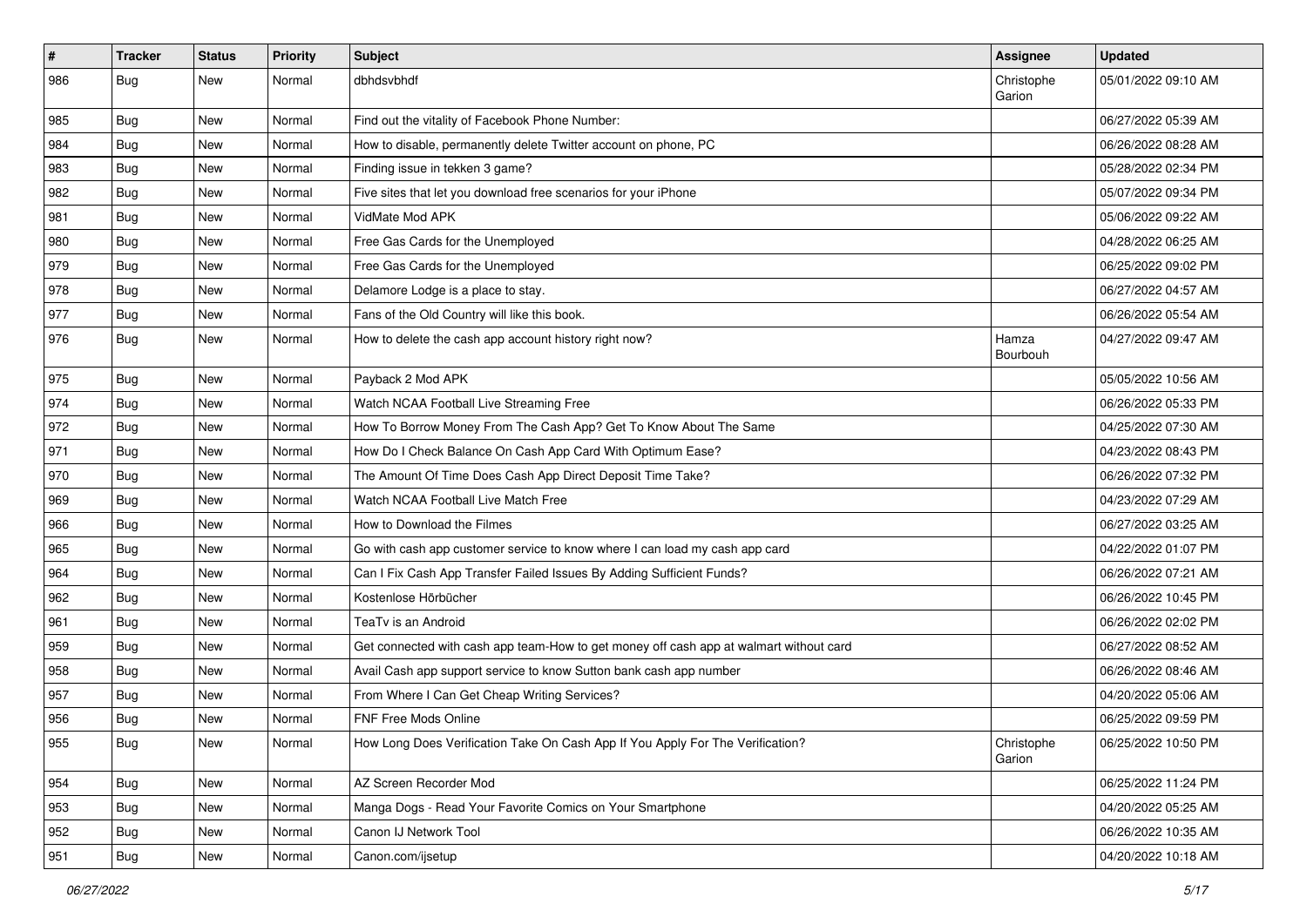| $\vert$ #     | <b>Tracker</b> | <b>Status</b> | Priority | <b>Subject</b>                                                                   | Assignee               | <b>Updated</b>      |
|---------------|----------------|---------------|----------|----------------------------------------------------------------------------------|------------------------|---------------------|
| 950           | Bug            | New           | Normal   | ij.start canon                                                                   |                        | 06/26/2022 04:35 AM |
| 949           | <b>Bug</b>     | New           | Normal   | <b>Educational Games</b>                                                         |                        | 06/15/2022 09:11 PM |
| 948           | <b>Bug</b>     | New           | Normal   | Canon IJ Network Tool                                                            |                        | 04/20/2022 11:53 AM |
| 947           | <b>Bug</b>     | New           | Normal   | is Disney Now and Disney Plus different?                                         |                        | 04/14/2022 09:53 AM |
| 946           | Bug            | <b>New</b>    | Normal   | What is Plex and Is Plex Legal?                                                  |                        | 06/26/2022 05:23 AM |
| 945           | Bug            | New           | Normal   | TikTok 18 Mod Apk For Your Android                                               |                        | 04/13/2022 09:32 AM |
| 943           | <b>Bug</b>     | New           | Normal   | ij.start canon                                                                   |                        | 04/13/2022 08:52 AM |
| 942           | <b>Bug</b>     | New           | Normal   | Canon IJ Network Tool                                                            |                        | 04/13/2022 08:45 AM |
| 941           | <b>Bug</b>     | New           | Normal   | is Disney Now and Disney Plus different?                                         |                        | 06/26/2022 12:10 PM |
| $ 940\rangle$ | Bug            | <b>New</b>    | Normal   | What is Plex and Is Plex Legal?                                                  |                        | 06/26/2022 04:50 PM |
| 939           | Bug            | New           | Normal   | Ability to change sound notifications                                            | Christophe<br>Garion   | 06/26/2022 07:37 PM |
| 938           | Bug            | <b>New</b>    | Normal   | Would you like to have your own ringtone                                         | Christophe<br>Garion   | 06/26/2022 09:54 PM |
| 936           | Bug            | New           | Normal   | Avantages de l'extension AliTools pour faire du shopping sur Aliexpress          | Pierre-Loïc<br>Garoche | 04/12/2022 11:35 AM |
| 935           | Bug            | New           | Normal   | MovieBox Pro Apk - Watch Movies and TV Shows on Your Android Phone               |                        | 06/26/2022 04:11 AM |
| 934           | Bug            | New           | Normal   | MovieBox Pro Apk - Watch Movies and TV Shows on Your Android Phone               |                        | 05/10/2022 11:01 AM |
| 933           | Bug            | New           | Normal   | How Can I Watch Movies on My Mobile Phone                                        |                        | 06/24/2022 12:55 AM |
| 932           | <b>Bug</b>     | New           | Normal   | The best epic, long-playing PC games will consume days of your life.             |                        | 05/15/2022 07:44 PM |
| 930           | Bug            | <b>New</b>    | Normal   | The best free games online                                                       |                        | 04/12/2022 09:05 AM |
| 929           | <b>Bug</b>     | New           | Normal   | Canon IJ Network Tool                                                            |                        | 04/12/2022 08:32 AM |
| 928           | <b>Bug</b>     | New           | Normal   | How Does Sutton Bank Cash App Customer Service Help In Answering Your Questions? |                        | 04/12/2022 11:36 AM |
| 926           | <b>Bug</b>     | New           | Normal   | tavor 7                                                                          |                        | 06/22/2022 05:08 PM |
| 925           | <b>Bug</b>     | New           | Normal   | tavor 7                                                                          |                        | 06/15/2022 03:45 AM |
| 924           | Bug            | <b>New</b>    | Normal   | buy tec 9                                                                        |                        | 04/11/2022 02:54 PM |
| 923           | <b>Bug</b>     | New           | Normal   | frenchies for sale                                                               |                        | 04/11/2022 02:35 PM |
| 922           | <b>Bug</b>     | New           | Normal   | Why Is The Need For Assignment Writing Services?                                 |                        | 06/26/2022 12:42 PM |
| 921           | <b>Bug</b>     | New           | Normal   | Canon IJ Network Tool                                                            |                        | 04/11/2022 09:00 AM |
| 920           | <b>Bug</b>     | New           | Normal   | Where I Can Get Essay Writing Services?                                          |                        | 04/11/2022 08:35 AM |
| 918           | <b>Bug</b>     | New           | Normal   | Antivirus for IOS                                                                |                        | 06/16/2022 10:36 PM |
| 917           | Bug            | New           | Normal   | Random Person Sent Me Money on Cash App-find solution?                           |                        | 04/09/2022 12:32 PM |
| 916           | Bug            | New           | Normal   | How long does it take to write a book?                                           |                        | 04/07/2022 12:15 PM |
| 915           | <b>Bug</b>     | New           | Normal   | Finance dissertation writing                                                     |                        | 04/07/2022 09:22 AM |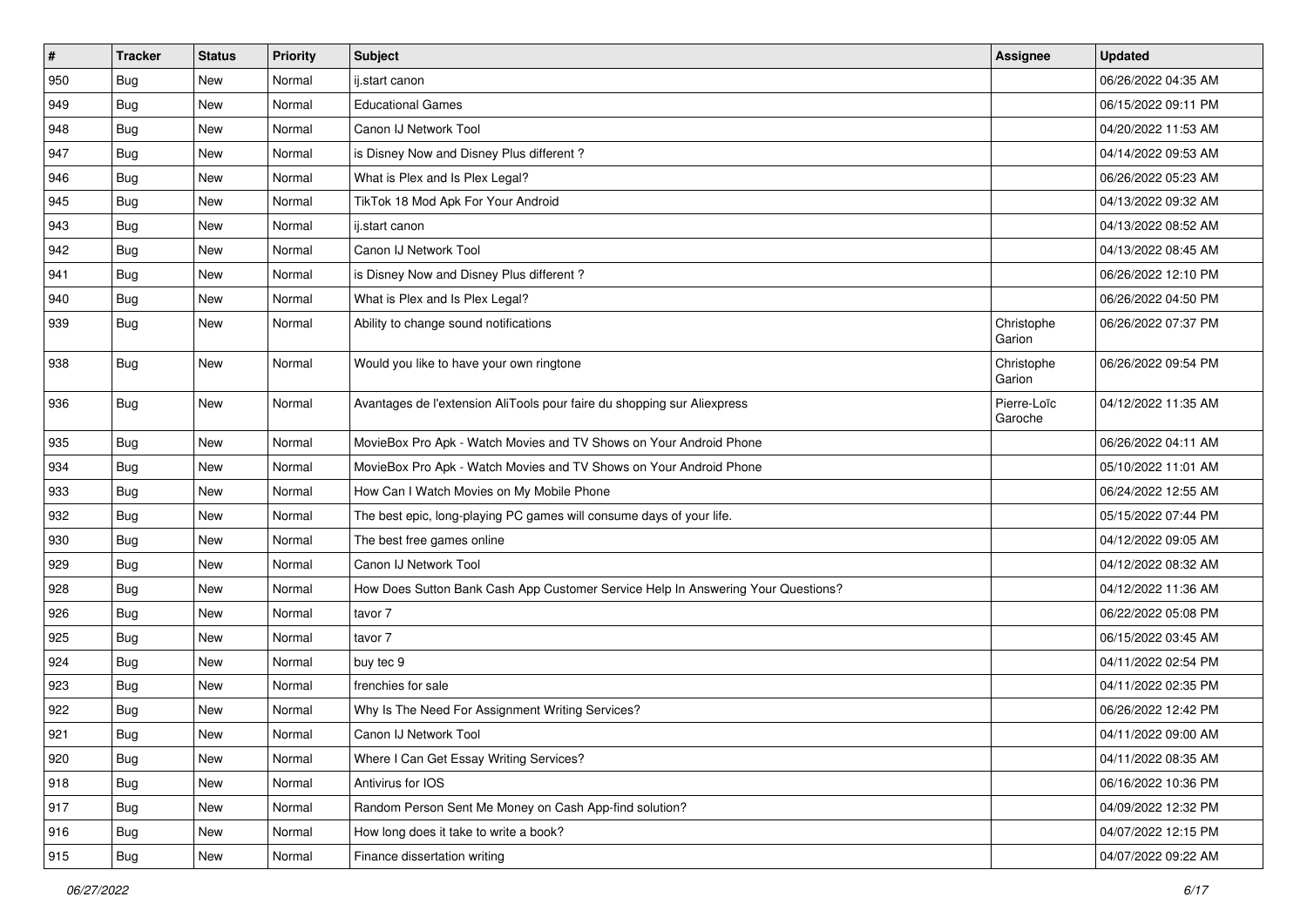| $\vert$ # | <b>Tracker</b> | <b>Status</b> | Priority | <b>Subject</b>                                                              | <b>Assignee</b> | <b>Updated</b>      |
|-----------|----------------|---------------|----------|-----------------------------------------------------------------------------|-----------------|---------------------|
| 914       | <b>Bug</b>     | New           | Normal   | Wordle: how to play fashion games for free?                                 |                 | 04/07/2022 08:30 AM |
| 913       | Bug            | <b>New</b>    | Normal   | Canon IJ Network Tool                                                       |                 | 04/07/2022 06:21 AM |
| 912       | Bug            | New           | Normal   | Cuphead Mobile Game Review                                                  |                 | 06/09/2022 10:14 AM |
| 911       | <b>Bug</b>     | New           | Normal   | Aluminum Windows & Doors                                                    |                 | 04/06/2022 08:10 PM |
| 910       | Bug            | <b>New</b>    | Normal   | Each content looks unisize or not formated                                  |                 | 04/06/2022 11:21 AM |
| 909       | <b>Bug</b>     | New           | Normal   | Toca Life World APK                                                         |                 | 04/06/2022 04:52 AM |
| 908       | Bug            | New           | Normal   | Toca Life World APK                                                         |                 | 04/06/2022 03:18 AM |
| 907       | Bug            | <b>New</b>    | Normal   | Canon IJ Network Tool                                                       |                 | 04/04/2022 10:43 AM |
| 906       | <b>Bug</b>     | New           | Normal   | How To Change Cash App From Business To Personal Account For Any Reasons?   |                 | 04/04/2022 09:57 AM |
| 905       | Bug            | <b>New</b>    | Normal   | MINI MILITIA MOD APK                                                        |                 | 05/19/2022 01:54 PM |
| 898       | Bug            | New           | Normal   | Shadow Fight 2 Mod APK                                                      |                 | 04/02/2022 09:17 AM |
| 897       | <b>Bug</b>     | New           | Normal   | Slot Pulsa Pragmatic Play                                                   | Xavier Thirioux | 04/01/2022 12:08 PM |
| 895       | Bug            | <b>New</b>    | Normal   | Cash App Scams                                                              |                 | 06/18/2022 02:36 PM |
| 893       | <b>Bug</b>     | New           | Normal   | klingeltone                                                                 |                 | 04/13/2022 11:06 AM |
| 892       | Bug            | <b>New</b>    | Normal   | Good game                                                                   |                 | 04/01/2022 09:15 AM |
| 891       | Bug            | New           | Normal   | The most interesting game today, have you tried it?                         |                 | 04/01/2022 09:17 AM |
| 889       | Bug            | New           | Normal   | What is Plex and how it's work?                                             |                 | 04/01/2022 09:14 AM |
| 888       | Bug            | <b>New</b>    | Normal   | Is the Fox News Channel on Roku free?                                       |                 | 04/25/2022 08:04 AM |
| 887       | <b>Bug</b>     | New           | Normal   | What is Plex and how it's work?                                             |                 | 04/01/2022 09:16 AM |
| 886       | Bug            | <b>New</b>    | Normal   | Is the Fox News Channel on Roku free?                                       |                 | 04/01/2022 09:16 AM |
| 885       | Bug            | New           | Normal   | How to Install the Tele Latino App For Android                              |                 | 03/28/2022 04:10 AM |
| 884       | <b>Bug</b>     | New           | Normal   | Why do Subway Surfers popular                                               |                 | 04/01/2022 09:16 AM |
| 883       | Bug            | <b>New</b>    | Normal   | Langweilen Sie sich jemals bei der gleichen alten Schriftart auf Instagram? |                 | 04/01/2022 09:16 AM |
| 882       | Bug            | New           | Normal   | How to change bank account on cash app?                                     |                 | 04/01/2022 09:16 AM |
| 880       | <b>Bug</b>     | New           | Normal   | Why do Subway Surfers popular                                               |                 | 04/01/2022 09:16 AM |
| 878       | <b>Bug</b>     | New           | Normal   | Wie ist instazoom hilfreich beim Herunterladen von Instagram-Profilbildern  |                 | 04/08/2022 09:28 PM |
| 876       | <b>Bug</b>     | New           | Normal   | Download Full-Size Profile Pictures of Your Favorite Users With InstaDP     |                 | 04/01/2022 09:12 AM |
| 875       | <b>Bug</b>     | New           | Normal   | Red ball game                                                               |                 | 04/01/2022 09:15 AM |
| 874       | <b>Bug</b>     | New           | Normal   | Cómo descargar Minecraft Apk                                                |                 | 06/26/2022 08:01 AM |
| 873       | <b>Bug</b>     | New           | Normal   | Klingeltöne mp3                                                             |                 | 04/13/2022 11:03 AM |
| 872       | Bug            | New           | Normal   | Poppy Playtime Horror Game Free                                             |                 | 04/01/2022 09:11 AM |
| 870       | <b>Bug</b>     | New           | Normal   | Mahjong Solitaire                                                           |                 | 04/01/2022 09:12 AM |
| 869       | <b>Bug</b>     | New           | Normal   | Sonnerie Post Malone 2022                                                   |                 | 04/13/2022 11:05 AM |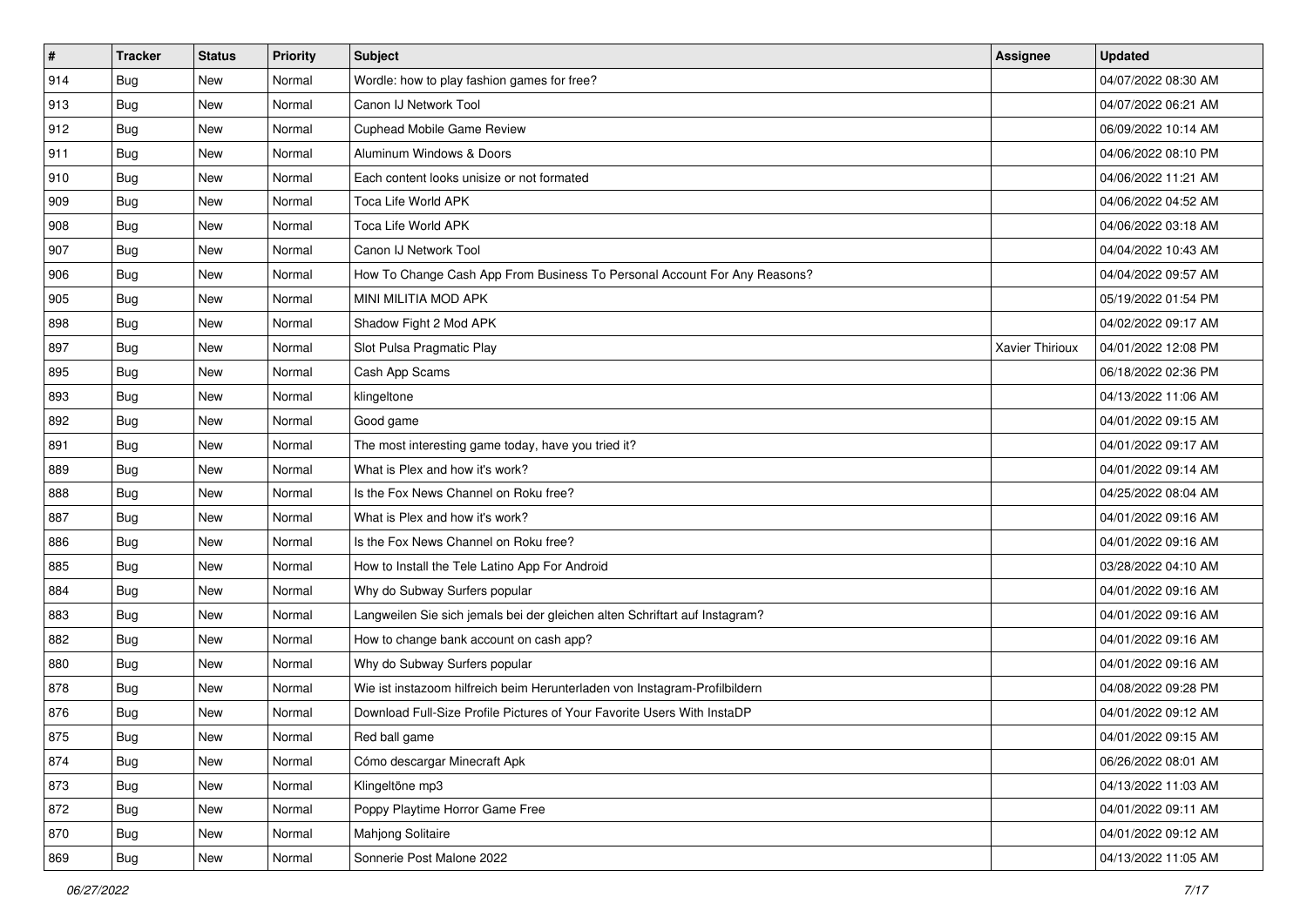| $\vert$ # | <b>Tracker</b> | <b>Status</b> | Priority | <b>Subject</b>                                                                   | Assignee               | <b>Updated</b>      |
|-----------|----------------|---------------|----------|----------------------------------------------------------------------------------|------------------------|---------------------|
| 865       | Bug            | New           | Normal   | Canon IJ Printer Utility                                                         |                        | 05/18/2022 07:24 PM |
| 864       | <b>Bug</b>     | New           | Normal   | Canon IJ Network Tool                                                            |                        | 04/01/2022 09:14 AM |
| 863       | <b>Bug</b>     | New           | Normal   | Canon IJ Network Tool                                                            |                        | 04/01/2022 09:12 AM |
| 862       | <b>Bug</b>     | New           | Normal   | none                                                                             |                        | 04/01/2022 09:11 AM |
| 860       | Bug            | <b>New</b>    | Normal   | pokemon guide                                                                    | Pierre-Loïc<br>Garoche | 06/18/2022 08:18 PM |
| 859       | Bug            | <b>New</b>    | Normal   | Canon IJ Network Tool                                                            |                        | 04/01/2022 09:13 AM |
| 858       | Bug            | New           | Normal   | opourid                                                                          | Christophe<br>Garion   | 04/01/2022 09:13 AM |
| 857       | <b>Bug</b>     | <b>New</b>    | Normal   | Welcome to the world of classic retro games                                      |                        | 04/01/2022 09:13 AM |
| 856       | <b>Bug</b>     | New           | Normal   | Online Classes Assistance Help For Student                                       |                        | 04/01/2022 09:13 AM |
| 855       | <b>Bug</b>     | New           | Normal   | Online Classes Assistance Help For Student                                       |                        | 04/01/2022 09:13 AM |
| 854       | Bug            | <b>New</b>    | Normal   | How To Resolve Password Problems Through Facebook Customer Service?              |                        | 04/09/2022 06:11 PM |
| 853       | <b>Bug</b>     | New           | Normal   | what is dr laser                                                                 |                        | 04/01/2022 09:13 AM |
| 852       | Bug            | New           | Normal   | How to cancel your French Bee flight within 24 hours?                            |                        | 04/01/2022 09:13 AM |
| 851       | Bug            | New           | Normal   | Laden Sie den kostenlosen MP3-Klingelton für Ihr Mobiltelefon herunter           |                        | 04/01/2022 09:14 AM |
| 850       | <b>Bug</b>     | New           | Normal   | Puppy Playtime APK Android                                                       |                        | 04/01/2022 09:14 AM |
| 849       | Bug            | <b>New</b>    | Normal   | FutEmax App Apk - Watch Soccer, Fantasy Football, And More On Your Mobile Device |                        | 04/01/2022 09:04 AM |
| 844       | <b>Bug</b>     | New           | Normal   | To know Chime Routing Number call on the helpline number                         |                        | 04/01/2022 08:58 AM |
| 843       | <b>Bug</b>     | New           | Normal   | Canon IJ Network Tool                                                            |                        | 04/01/2022 08:58 AM |
| 842       | <b>Bug</b>     | <b>New</b>    | Normal   | Join the fun game                                                                |                        | 04/01/2022 08:58 AM |
| 841       | Bug            | New           | Normal   | How do I activate FOX NOW?                                                       |                        | 04/01/2022 08:58 AM |
| 840       | <b>Bug</b>     | New           | Normal   | Is Tubi really free and legal?                                                   |                        | 04/01/2022 08:58 AM |
| 839       | <b>Bug</b>     | New           | Normal   | How do I activate FOX NOW?                                                       |                        | 04/01/2022 08:58 AM |
| 838       | <b>Bug</b>     | New           | Normal   | Celebrity Hunter Mod apk - Como instalá-lo                                       |                        | 04/01/2022 08:58 AM |
| 837       | Bug            | <b>New</b>    | Normal   | To Create An Instagram Story                                                     | Pierre-Loïc<br>Garoche | 04/01/2022 08:58 AM |
| 836       | <b>Bug</b>     | New           | Normal   | What Is The Required Amount To Pay As Cash App Clearance Fee?                    |                        | 04/01/2022 09:00 AM |
| 835       | Bug            | New           | Normal   | Build your strong army with Taming io                                            |                        | 04/01/2022 08:59 AM |
| 834       | <b>Bug</b>     | New           | Normal   | Grasp the secret to relieve stress and fatigue                                   |                        | 04/01/2022 08:57 AM |
| 833       | <b>Bug</b>     | New           | Normal   | Does Direct Deposit Hit Chime- seek Chime Customer Service                       |                        | 04/01/2022 08:59 AM |
| 832       | <b>Bug</b>     | New           | Normal   | Choque Royale Mod Apk                                                            |                        | 04/01/2022 08:59 AM |
| 831       | <b>Bug</b>     | New           | Normal   | Build and shoot                                                                  |                        | 05/29/2022 04:47 PM |
| 830       | Bug            | New           | Normal   | Poppy Playtime APK                                                               |                        | 04/01/2022 08:59 AM |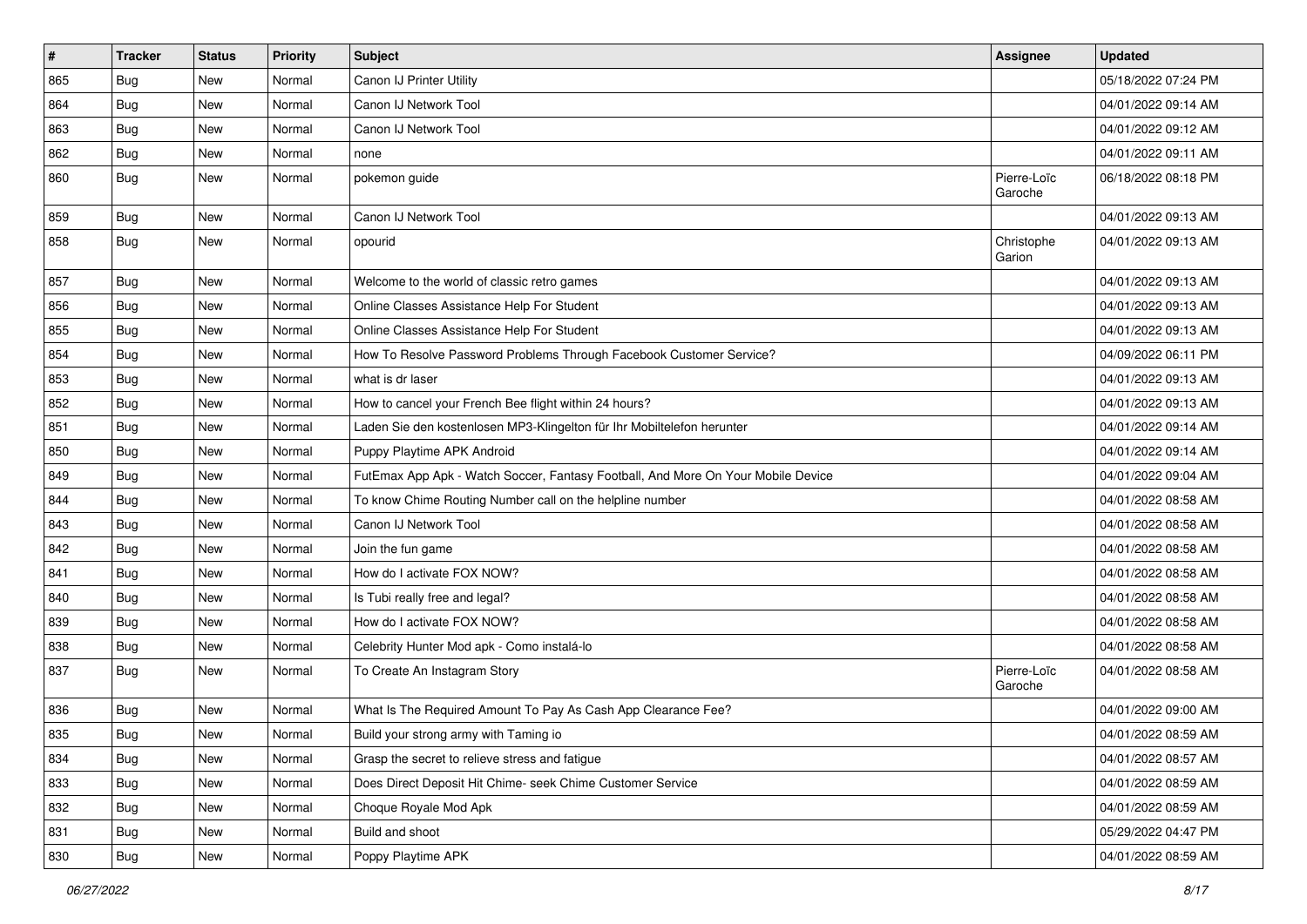| $\sharp$ | <b>Tracker</b> | <b>Status</b> | Priority | Subject                                                          | Assignee               | <b>Updated</b>      |
|----------|----------------|---------------|----------|------------------------------------------------------------------|------------------------|---------------------|
| 829      | Bug            | New           | Normal   | Write My Dissertation For Me UK                                  | Pierre-Loïc<br>Garoche | 06/26/2022 04:13 AM |
| 828      | Bug            | New           | Normal   | Nursery management                                               |                        | 06/13/2022 08:55 AM |
| 827      | <b>Bug</b>     | <b>New</b>    | Normal   | Come To Know The Required Steps To Unlock Cash App Account       |                        | 04/01/2022 08:59 AM |
| 826      | Bug            | New           | Normal   | How to Dowload MXL TV Premium                                    |                        | 05/26/2022 03:34 PM |
| 825      | <b>Bug</b>     | <b>New</b>    | Normal   | Lucky Patcher Download                                           |                        | 06/26/2022 06:09 PM |
| 822      | <b>Bug</b>     | New           | Normal   | Dowload Your Boyfriend Game                                      |                        | 06/27/2022 09:48 AM |
| 821      | Bug            | New           | Normal   | Nicoo - A Review of the Popular Battle Royale Game               |                        | 04/01/2022 08:56 AM |
| 820      | <b>Bug</b>     | New           | Normal   | Metal Slug Apk para Android                                      |                        | 06/26/2022 07:14 PM |
| 819      | <b>Bug</b>     | New           | Normal   | Metal Slug Apk para Android                                      |                        | 06/27/2022 09:35 AM |
| 818      | Bug            | New           | Normal   | Have you ever played a basketball game?                          | Corentin<br>Lauverjat  | 04/01/2022 08:55 AM |
| 817      | Bug            | New           | Normal   | Pacman 30th Anniversary                                          |                        | 06/26/2022 04:13 PM |
| 816      | <b>Bug</b>     | New           | Normal   | Play Scribble io fun with everyone                               |                        | 06/23/2022 10:52 AM |
| 815      | <b>Bug</b>     | New           | Normal   | how do i call cash app customer service                          | Xavier Thirioux        | 06/26/2022 10:54 PM |
| 814      | Bug            | New           | Normal   | Stage Fright Cure                                                | Pierre-Loïc<br>Garoche | 06/26/2022 07:04 AM |
| 811      | Bug            | New           | Normal   | Canon IJ Network Tool                                            |                        | 06/26/2022 12:58 PM |
| 809      | Bug            | New           | Normal   | Smash Karts - immerse yourself in the exciting race              |                        | 06/26/2022 04:49 PM |
| 808      | Bug            | New           | Normal   | Sinnvolle Guten-Morgen-Grüße                                     |                        | 06/27/2022 05:41 AM |
| 807      | Bug            | New           | Normal   | 1v1Battle is a strategic action 'Build and shoot' game           |                        | 06/27/2022 06:52 AM |
| 805      | <b>Bug</b>     | New           | Normal   | Ketamine Online Store                                            | Christophe<br>Garion   | 06/27/2022 05:01 AM |
| 804      | Bug            | New           | Normal   | Review                                                           |                        | 06/25/2022 05:07 PM |
| 802      | <b>Bug</b>     | New           | Normal   | Who Is an ETL Engineer                                           |                        | 06/26/2022 05:48 PM |
| 801      | Bug            | New           | Normal   | Who Is an ETL Engineer                                           |                        | 06/26/2022 04:29 PM |
| 800      | <b>Bug</b>     | New           | Normal   | Who Is an ETL Engineer                                           |                        | 06/25/2022 10:31 PM |
| 799      | <b>Bug</b>     | New           | Normal   | Who Is an ETL Engineer                                           |                        | 06/26/2022 09:27 AM |
| 798      | <b>Bug</b>     | New           | Normal   | Who Is an ETL Engineer                                           |                        | 06/27/2022 09:48 AM |
| 797      | Bug            | New           | Normal   | Psychedelic                                                      | Christophe<br>Garion   | 06/27/2022 06:07 AM |
| 796      | Bug            | New           | Normal   | How Does Cash App ++ actually work and What is the process of it |                        | 06/22/2022 07:03 AM |
| 795      | <b>Bug</b>     | New           | Normal   | Drift Boss - Exciting Race                                       |                        | 06/26/2022 06:32 PM |
| 792      | Bug            | New           | Normal   | What is Google Camera Mod?                                       |                        | 04/01/2022 08:59 AM |
| 791      | Bug            | New           | Normal   | Samsnung TV Plus is not working                                  |                        | 04/01/2022 09:03 AM |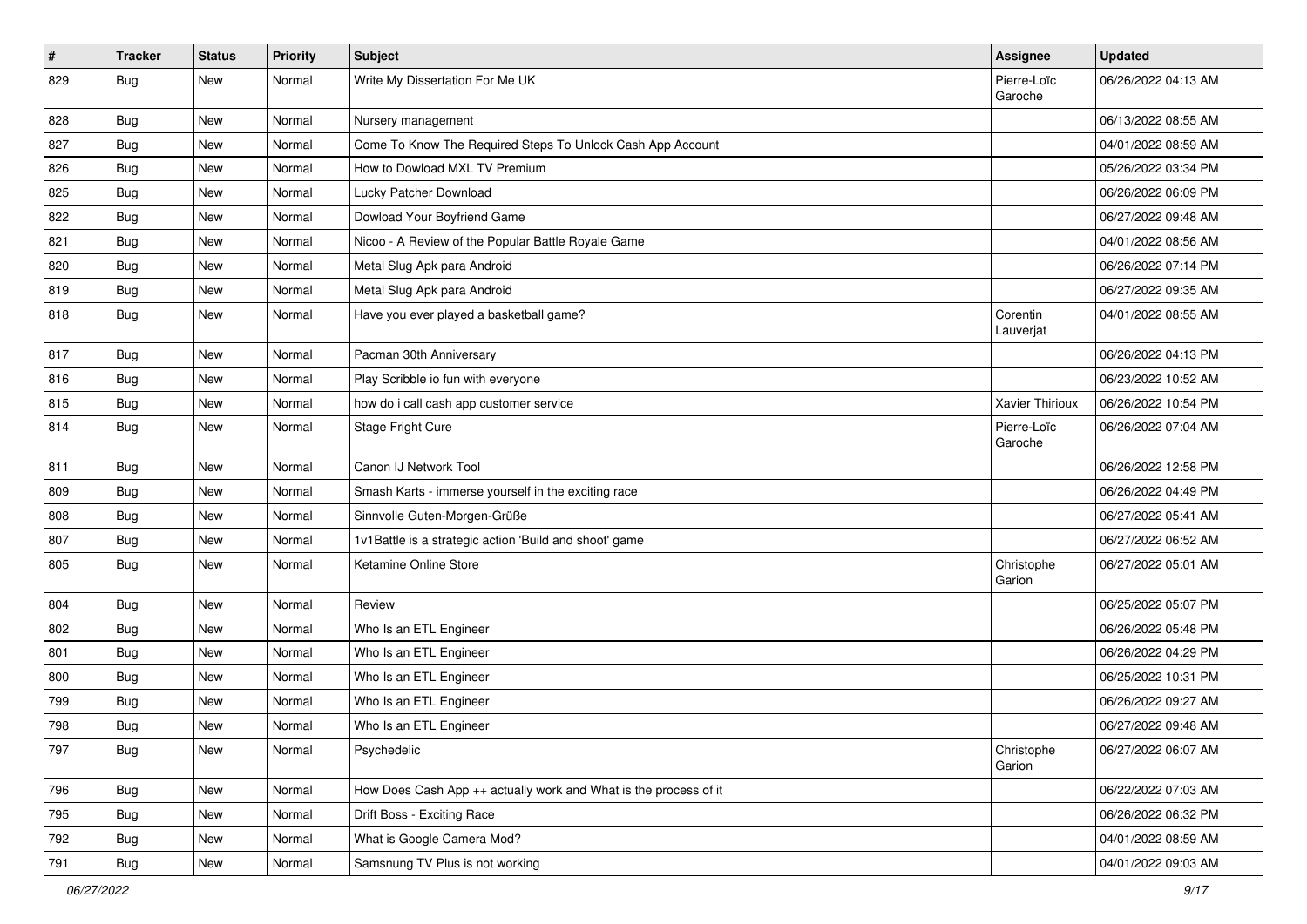| $\vert$ # | <b>Tracker</b> | <b>Status</b> | Priority | Subject                                                                       | Assignee               | <b>Updated</b>      |
|-----------|----------------|---------------|----------|-------------------------------------------------------------------------------|------------------------|---------------------|
| 790       | <b>Bug</b>     | New           | Normal   | My app                                                                        |                        | 04/01/2022 09:03 AM |
| 789       | <b>Bug</b>     | <b>New</b>    | Normal   | Full version                                                                  |                        | 06/27/2022 02:01 AM |
| 788       | <b>Bug</b>     | New           | Normal   | Intro Maker Mod APK                                                           |                        | 06/26/2022 11:01 AM |
| 787       | <b>Bug</b>     | New           | Normal   | Assured Assignment Help                                                       |                        | 06/26/2022 06:14 PM |
| 786       | <b>Bug</b>     | New           | Normal   | Best Assignment Help in Australia & UK                                        |                        | 06/21/2022 09:28 PM |
| 785       | <b>Bug</b>     | New           | Normal   | How To Get Money Off Cash App Without Card Or With A Card?                    |                        | 06/27/2022 08:28 AM |
| 784       | Bug            | New           | Normal   | How To Add Money On Cash App Card And Check The Funds?                        |                        | 06/26/2022 01:43 PM |
| 783       | <b>Bug</b>     | New           | Normal   | How Do I Determine The Reasons And Solutions To Fix Cash App Transfer Failed? |                        | 06/26/2022 12:30 PM |
| 782       | <b>Bug</b>     | New           | Normal   | Comment faire une sonnerie téléphonique                                       |                        | 06/27/2022 04:47 AM |
| 781       | Bug            | New           | Normal   | Free Whatsapp Group to Join                                                   |                        | 06/25/2022 01:25 AM |
| 780       | Bug            | New           | Normal   | Best Whatsapp Modified APKs                                                   | Pierre-Loïc<br>Garoche | 06/27/2022 05:38 AM |
| 777       | <b>Bug</b>     | New           | Normal   | Obtain driving instructions using Google Maps.                                |                        | 06/26/2022 11:30 AM |
| 776       | <b>Bug</b>     | New           | Normal   | Wibargain                                                                     |                        | 06/17/2022 08:52 PM |
| 775       | Bug            | New           | Normal   | cash app                                                                      |                        | 02/14/2022 08:20 AM |
| 774       | <b>Bug</b>     | New           | Normal   | Follow proper initiatives                                                     |                        | 06/26/2022 10:40 PM |
| 773       | <b>Bug</b>     | New           | Normal   | Spades - Play online free                                                     |                        | 06/26/2022 07:18 PM |
| 772       | <b>Bug</b>     | New           | Normal   | united airlines baggage policy                                                |                        | 06/27/2022 09:09 AM |
| 771       | <b>Bug</b>     | New           | Normal   | united airlines baggage policy                                                |                        | 06/26/2022 07:19 AM |
| 770       | <b>Bug</b>     | New           | Normal   | Canon IJ Network Tool                                                         |                        | 06/26/2022 09:12 AM |
| 769       | Bug            | New           | Normal   | check my cash app                                                             |                        | 06/26/2022 08:33 PM |
| 768       | <b>Bug</b>     | New           | Normal   | Where can you buy best jackets online?                                        |                        | 06/26/2022 01:50 PM |
| 767       | <b>Bug</b>     | New           | Normal   | apkmod                                                                        |                        | 06/26/2022 07:59 AM |
| 766       | <b>Bug</b>     | New           | Normal   | Pobreflix Mod APK Review                                                      |                        | 06/23/2022 01:39 AM |
| 765       | Bug            | New           | Normal   | Follow proper initiatives to check my cash app                                |                        | 06/25/2022 10:08 AM |
| 764       | <b>Bug</b>     | New           | Normal   | What is available to see what I can watch HBO Max?                            |                        | 06/26/2022 08:52 PM |
| 762       | <b>Bug</b>     | New           | Normal   | How To Add Money To A Cash App Card If Struggling With Low Amount?            |                        | 06/24/2022 07:48 AM |
| 761       | <b>Bug</b>     | New           | Normal   | What is it about basketball that makes it so popular in the United States?    | Corentin<br>Lauverjat  | 06/24/2022 03:48 AM |
| 760       | <b>Bug</b>     | New           | Normal   | apkmod                                                                        |                        | 05/20/2022 05:32 AM |
| 759       | <b>Bug</b>     | New           | Normal   | Canon IJ Network Tool                                                         | Pierre-Loïc<br>Garoche | 06/26/2022 01:17 PM |
| 758       | Bug            | New           | Normal   | How Do I Study Consistently For Hours?                                        |                        | 06/27/2022 12:49 AM |
| 757       | Bug            | New           | Normal   | Why Is Issue of Car Maintenance so Famous for the Consumers?                  |                        | 04/01/2022 09:01 AM |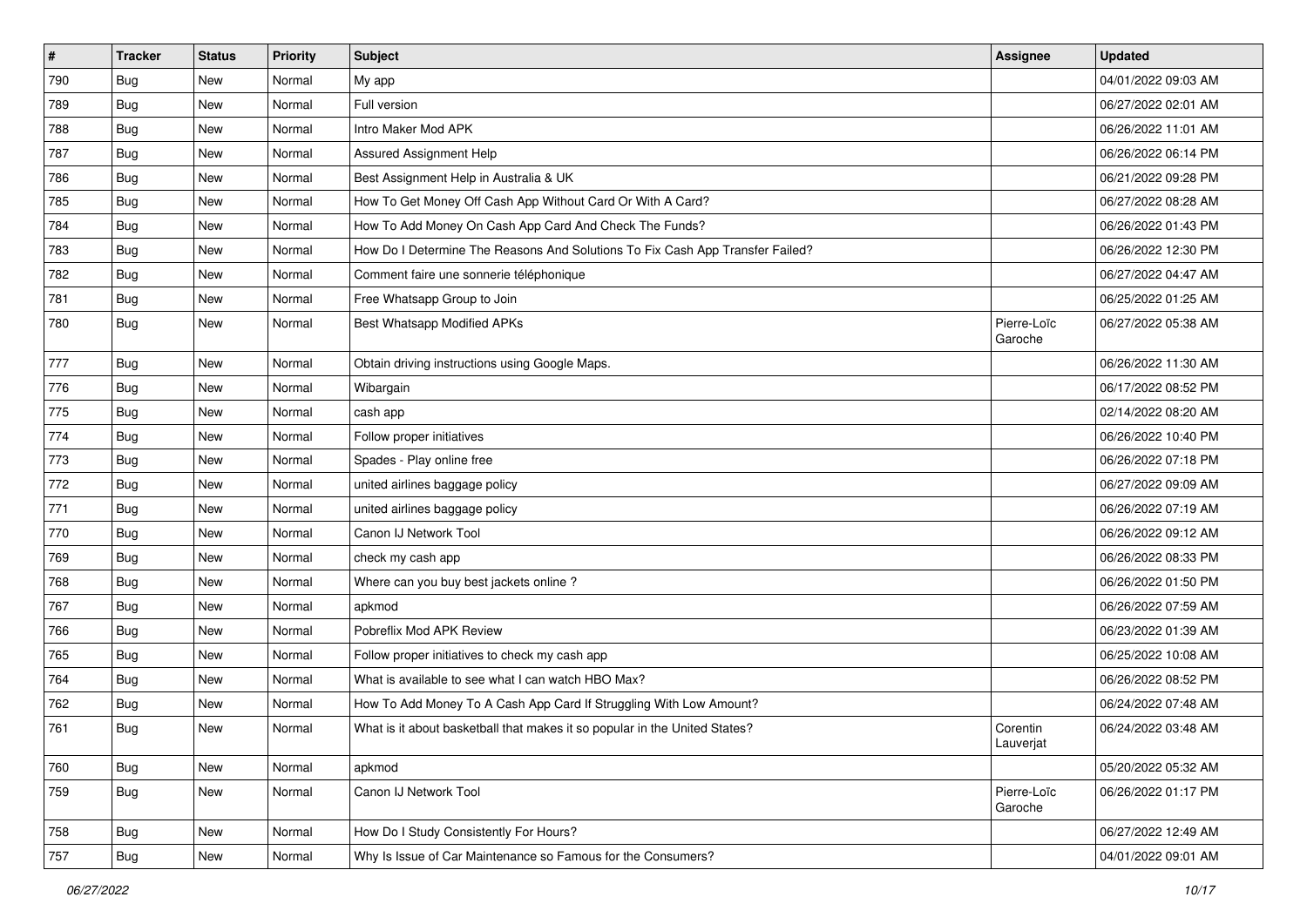| $\vert$ # | <b>Tracker</b> | <b>Status</b> | Priority | Subject                                                                                             | <b>Assignee</b>        | <b>Updated</b>      |
|-----------|----------------|---------------|----------|-----------------------------------------------------------------------------------------------------|------------------------|---------------------|
| 754       | <b>Bug</b>     | New           | Normal   | Cómo descargar tonos gratis de teléfono celular                                                     |                        | 06/26/2022 01:56 PM |
| 753       | Bug            | New           | Normal   | onlineessaygrader                                                                                   |                        | 04/01/2022 09:01 AM |
| 752       | <b>Bug</b>     | New           | Normal   | Plagerism checker                                                                                   |                        | 06/26/2022 06:33 PM |
| 750       | <b>Bug</b>     | New           | Normal   | Create a Report Template                                                                            |                        | 06/26/2022 04:27 PM |
| 749       | Bug            | New           | Normal   | The Best Bubble Shooter Game for Android                                                            |                        | 06/26/2022 12:12 PM |
| 748       | Bug            | New           | Normal   | Il y a quelques façons d'obtenir des sonneries gratuites pour votre iPhone                          |                        | 06/26/2022 11:24 PM |
| 747       | <b>Bug</b>     | New           | Normal   | How to Install Tyflex Plus on Your Android Device                                                   |                        | 06/26/2022 08:16 AM |
| 744       | <b>Bug</b>     | New           | Normal   | <b>Pixel Survive</b>                                                                                |                        | 04/01/2022 09:02 AM |
| 743       | Bug            | New           | Normal   | They promote 'pixel art' contests and a 'game jam' related to the work and figure of Carlos Casares |                        | 04/15/2022 09:12 PM |
| 742       | <b>Bug</b>     | New           | Normal   | How Long Does Cash App Support Take To Respond For A Better Support?                                |                        | 06/25/2022 11:00 PM |
| 741       | Bug            | New           | Normal   | <b>Blockchain Technology Solutions</b>                                                              |                        | 06/26/2022 02:19 AM |
| 739       | <b>Bug</b>     | New           | Normal   | law dissertation help                                                                               |                        | 04/01/2022 09:02 AM |
| 738       | Bug            | New           | Normal   | How Much Amount Do I Get Using The Referral Code For Cash App?                                      |                        | 04/01/2022 09:03 AM |
| 737       | <b>Bug</b>     | New           | Normal   | How Do I Talk To A Live Person At Facebook If Anything Is Doubtful?                                 |                        | 04/01/2022 09:20 AM |
| 736       | <b>Bug</b>     | New           | Normal   | Want to Edit in My Website (transfer-factor.net) Unfortunately, Unable to Edit It                   |                        | 06/24/2022 07:32 AM |
| 735       | <b>Bug</b>     | New           | Normal   | A quick fix of how to get money back from cash app stocks                                           |                        | 06/26/2022 01:31 PM |
| 734       | <b>Bug</b>     | New           | Normal   | DR. STRANGE: Multiverse of Scheduling Madness!                                                      |                        | 04/01/2022 09:33 AM |
| 733       | Bug            | New           | Normal   | How does one go about getting a book deal?                                                          |                        | 04/01/2022 09:33 AM |
| 732       | <b>Bug</b>     | New           | Normal   | Get rectifications steps about why cash app transfer failed                                         |                        | 06/26/2022 03:28 PM |
| 731       | Bug            | New           | Normal   | Avail Of Cash App Customer Service If Unable To Down Cash App Mobile App?                           |                        | 06/25/2022 08:36 PM |
| 730       | <b>Bug</b>     | New           | Normal   | Canon IJ Network Tool                                                                               |                        | 06/26/2022 05:51 PM |
| 729       | Bug            | New           | Normal   | Canon IJ Network Tool                                                                               |                        | 04/01/2022 09:33 AM |
| 728       | <b>Bug</b>     | New           | Normal   | Will Cash App refund money if scammed? Hitches With Optimum Ease                                    |                        | 06/26/2022 06:15 AM |
| 727       | <b>Bug</b>     | New           | Normal   | Drive for speed simulator mod apk                                                                   | Pierre-Loïc<br>Garoche | 06/27/2022 06:33 AM |
| 726       | Bug            | New           | Normal   | Mobile Application Development Services                                                             |                        | 06/27/2022 09:10 AM |
| 724       | <b>Bug</b>     | New           | Normal   | Dial Chime Customer support number for a quick response                                             |                        | 06/25/2022 10:58 AM |
| 722       | Bug            | New           | Normal   | Vergrößern Sie Instagram-Fotos mit instazoom                                                        | Christophe<br>Garion   | 06/27/2022 07:54 AM |
| 721       | Bug            | New           | Normal   | Cómo instalar un Mod Apk                                                                            |                        | 06/24/2022 09:39 PM |
| 720       | Bug            | New           | Normal   | How does Cash App Phone Number provide a quick treatment?                                           |                        | 06/27/2022 08:02 AM |
| 719       | <b>Bug</b>     | New           | Normal   | How Do I Send \$5000 Through Cash App Account With Ease?                                            |                        | 06/26/2022 10:14 PM |
| 717       | <b>Bug</b>     | New           | Normal   | Disney Plus Apk - Watch Movies and TV Shows on Your Device                                          |                        | 06/26/2022 04:56 AM |
| 716       | <b>Bug</b>     | New           | Normal   | La celebración de un BabyShower.                                                                    |                        | 06/26/2022 04:56 PM |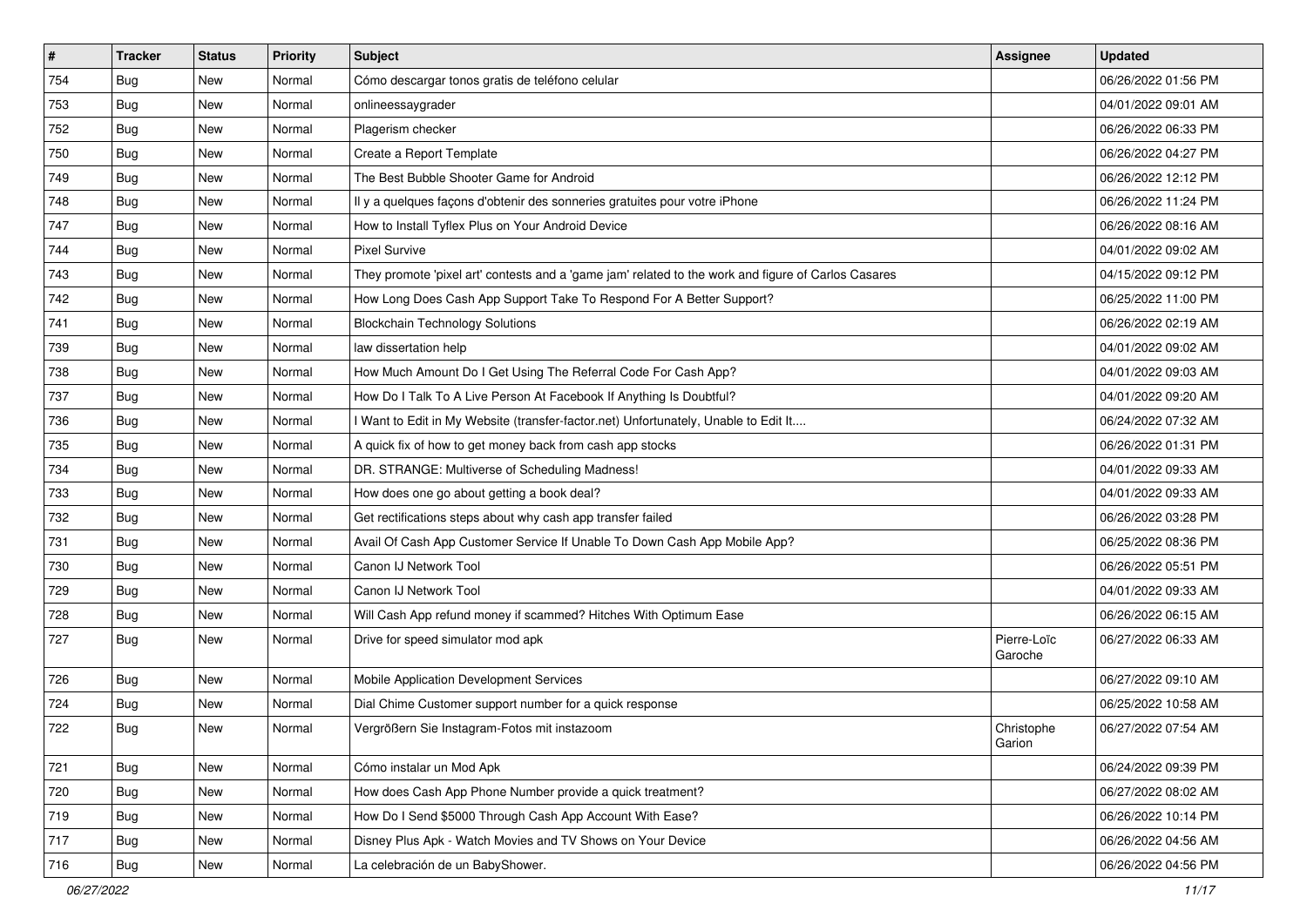| $\vert$ # | <b>Tracker</b> | <b>Status</b> | <b>Priority</b> | Subject                                                                      | <b>Assignee</b>        | <b>Updated</b>      |
|-----------|----------------|---------------|-----------------|------------------------------------------------------------------------------|------------------------|---------------------|
| 715       | <b>Bug</b>     | <b>New</b>    | Normal          | Puppy Playtime Descargar gratis                                              |                        | 06/27/2022 05:42 AM |
| 714       | Bug            | New           | Normal          | Cuevana 3 Premium - Enjoy Your Favorite Movies and TV Shows on Your Smart TV |                        | 06/26/2022 06:14 AM |
| 712       | Bug            | New           | Normal          | <b>Tips and Tricks</b>                                                       |                        | 06/26/2022 04:19 PM |
| 711       | <b>Bug</b>     | New           | Normal          | Human Fall Flat Apk Download                                                 |                        | 06/25/2022 09:44 AM |
| 710       | Bug            | <b>New</b>    | Normal          | Take Necessary Assistance If You Are Unable Activate Cash App Card           |                        | 06/25/2022 09:26 PM |
| 709       | <b>Bug</b>     | New           | Normal          | How To Load Cash App Card At Walmart Without Having To Face Any Hassle?      |                        | 06/25/2022 05:02 PM |
| 708       | Bug            | New           | Normal          | Efficient ways to proceed with the cash app dispute process?                 |                        | 06/26/2022 12:08 AM |
| 707       | <b>Bug</b>     | New           | Normal          | Why Accounting Assignments Are Beneficial For The Students?                  | Pierre-Loïc<br>Garoche | 06/24/2022 09:16 PM |
| 706       | Bug            | <b>New</b>    | Normal          | How Can You Cancel A Cash App Payment Without Any Prior Information?         |                        | 06/26/2022 09:13 AM |
| 705       | Bug            | New           | Normal          | wuxiaworld                                                                   |                        | 06/26/2022 01:43 PM |
| 704       | <b>Bug</b>     | New           | Normal          | Reach support team of Chime Customer Service for instant help                |                        | 06/25/2022 07:25 PM |
| 703       | Bug            | New           | Normal          | For real-time help, dial Facebook customer service number                    |                        | 06/27/2022 07:29 AM |
| 702       | <b>Bug</b>     | <b>New</b>    | Normal          | Avail Chime Customer Service to know How To Get Chime Bank Statement         |                        | 06/27/2022 04:59 AM |
| 701       | Bug            | New           | Normal          | Why Law Essay Helper UK is Necessary?                                        |                        | 06/24/2022 03:17 PM |
| 700       | <b>Bug</b>     | New           | Normal          | Cómo descargar Poppy Playtime                                                |                        | 04/01/2022 09:30 AM |
| 699       | Bug            | New           | Normal          | Would you be able to utilize Cash App Twitch?                                |                        | 06/26/2022 01:31 PM |
| 697       | Bug            | New           | Normal          | How to Descargar Pura TV For Android                                         |                        | 06/26/2022 11:36 PM |
| 696       | <b>Bug</b>     | New           | Normal          | How to Install the TuMangaOnline App                                         |                        | 06/27/2022 02:49 AM |
| 695       | Bug            | New           | Normal          | Refer Listas IPTV Apk                                                        |                        | 06/25/2022 08:23 PM |
| 694       | Bug            | New           | Normal          | How to Get Guidance On How To Cash App Withdrawal Limit?                     | Christophe<br>Garion   | 06/27/2022 04:58 AM |
| 692       | Bug            | <b>New</b>    | Normal          | Esports 888b                                                                 |                        | 06/12/2022 10:04 AM |
| 691       | Bug            | New           | Normal          | tea garden dublin                                                            |                        | 04/01/2022 09:31 AM |
| 690       | <b>Bug</b>     | New           | Normal          | campervan hire                                                               |                        | 06/26/2022 06:47 PM |
| 689       | Bug            | New           | Normal          | How to use twitch.tv/activate?                                               |                        | 06/27/2022 05:44 AM |
| 688       | <b>Bug</b>     | New           | Normal          | How to use twitch.tv/activate?                                               |                        | 06/24/2022 04:16 AM |
| 687       | Bug            | New           | Normal          | How to use twitch.tv/activate?                                               |                        | 06/27/2022 07:08 AM |
| 686       | Bug            | New           | Normal          | Welcome To The Most Demandable Mahipalpur Escorts Agency                     |                        | 06/26/2022 04:37 AM |
| 684       | <b>Bug</b>     | New           | Normal          | Difference between paper map and online map                                  |                        | 06/27/2022 12:34 AM |
| 682       | Bug            | New           | Normal          | Does Facebook customer service live chat allow to speak with someone?        |                        | 06/26/2022 07:17 AM |
| 679       | <b>Bug</b>     | New           | Normal          | Word Finder helps you to play word games better                              |                        | 04/01/2022 09:34 AM |
| 678       | Bug            | New           | Normal          | How to be a winner in buidnow gg                                             |                        | 06/24/2022 06:57 AM |
| 677       | <b>Bug</b>     | New           | Normal          | Logo Design Services Near Me                                                 |                        | 06/26/2022 02:32 AM |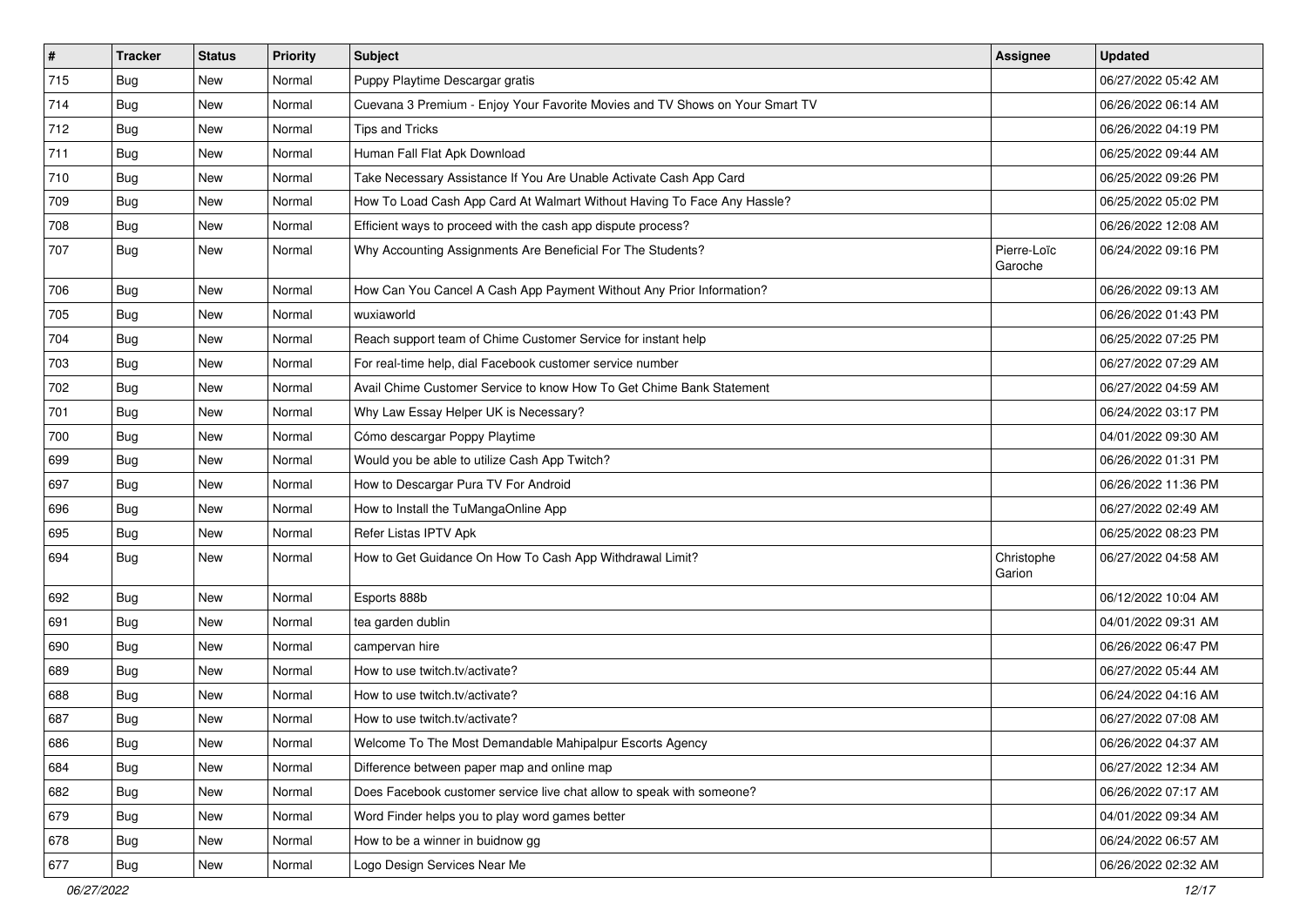| $\vert$ # | <b>Tracker</b> | <b>Status</b> | Priority | <b>Subject</b>                                                        | Assignee               | <b>Updated</b>      |
|-----------|----------------|---------------|----------|-----------------------------------------------------------------------|------------------------|---------------------|
| 676       | Bug            | New           | Normal   | Does Facebook customer service live chat allow to speak with someone? |                        | 04/01/2022 09:39 AM |
| 675       | Bug            | <b>New</b>    | Normal   | What Are Smart Tactics To Fix Cash App Transfer Failed Hurdles?       |                        | 06/16/2022 04:37 AM |
| 674       | Bug            | <b>New</b>    | Normal   | The best game in 2021                                                 | Pierre-Loïc<br>Garoche | 06/26/2022 03:10 PM |
| 673       | Bug            | <b>New</b>    | Normal   | Learn the basics of pixel art - Clear grid                            |                        | 06/26/2022 04:57 PM |
| 672       | Bug            | <b>New</b>    | Normal   | The easiest way to delete ringtones on iPhone                         |                        | 06/27/2022 03:38 AM |
| 671       | <b>Bug</b>     | New           | Normal   | Hot games                                                             | Pierre-Loïc<br>Garoche | 06/27/2022 07:40 AM |
| 670       | <b>Bug</b>     | New           | Normal   | JTWhatsApp Apk - The New and Improved WhatsApp                        |                        | 06/17/2022 04:36 PM |
| 668       | <b>Bug</b>     | New           | Normal   | Get to know Cash App Refund Process here                              |                        | 06/25/2022 08:53 PM |
| 667       | Bug            | New           | Normal   | What Is a Ringtone?                                                   |                        | 06/27/2022 07:34 AM |
| 666       | <b>Bug</b>     | New           | Normal   | 470+ pages à colorier de Noël                                         |                        | 06/26/2022 04:55 PM |
| 664       | Bug            | <b>New</b>    | Normal   | Tea TV Apk Download - The Best Way to Watch Movies Offline            |                        | 06/26/2022 12:59 PM |
| 663       | Bug            | New           | Normal   | Know how the Cash app twitches words in a detailed way.               | Pierre-Loïc<br>Garoche | 05/22/2022 05:44 PM |
| 662       | Bug            | <b>New</b>    | Normal   | Oreo TV Download - The Easiest Way to Watch Live TV                   |                        | 06/26/2022 10:14 AM |
| 661       | Bug            | New           | Normal   | Turbo VPN MOD APK Download                                            |                        | 06/24/2022 08:51 AM |
| 660       | Bug            | New           | Normal   | Anchovies Nutrition Facts And Health Benefits                         |                        | 04/01/2022 09:40 AM |
| 659       | Bug            | <b>New</b>    | Normal   | Olive Oil Properties And Health Benefits                              |                        | 06/26/2022 12:59 AM |
| 658       | <b>Bug</b>     | New           | Normal   | Watermelon Nutrition Facts And Health Benefits                        |                        | 06/26/2022 08:33 AM |
| 657       | Bug            | <b>New</b>    | Normal   | Coconut Nutrition Facts And Health Benefits                           |                        | 06/27/2022 08:56 AM |
| 656       | <b>Bug</b>     | New           | Normal   | Kiwi Nutrition Facts And Health Benefits                              |                        | 06/27/2022 03:49 AM |
| 655       | <b>Bug</b>     | New           | Normal   | <b>Eggplant Health Benefits</b>                                       |                        | 06/26/2022 07:21 PM |
| 653       | Bug            | New           | Normal   | Jujube (Jinjoles): Properties And Health Benefits                     |                        | 06/27/2022 08:47 AM |
| 652       | <b>Bug</b>     | New           | Normal   | Sesame Health Benefits                                                |                        | 06/27/2022 08:59 AM |
| 651       | Bug            | <b>New</b>    | Normal   | Salmon Health Benefits                                                |                        | 06/27/2022 12:42 AM |
| 650       | <b>Bug</b>     | New           | Normal   | <b>Cherries Health Benefits</b>                                       |                        | 06/26/2022 12:57 AM |
| 645       | <b>Bug</b>     | New           | Normal   | thong tin chinh xac nhat hom nay                                      |                        | 06/26/2022 09:46 PM |
| 644       | <b>Bug</b>     | New           | Normal   | TeaTV App Review                                                      |                        | 06/26/2022 04:40 PM |
| 643       | <b>Bug</b>     | New           | Normal   | Oreo TV Apk Download                                                  |                        | 06/26/2022 11:50 PM |
| 642       | <b>Bug</b>     | <b>New</b>    | Normal   | thong tin thoi tiet ngay hom nay                                      |                        | 06/26/2022 09:45 AM |
| 641       | <b>Bug</b>     | New           | Normal   | Get Best Economics Dissertation Writing Service                       |                        | 06/25/2022 10:04 AM |
| 640       | Bug            | New           | Normal   | play game with me                                                     |                        | 06/26/2022 01:19 PM |
| 639       | Bug            | New           | Normal   | thong tin chinh xac                                                   |                        | 06/27/2022 09:48 AM |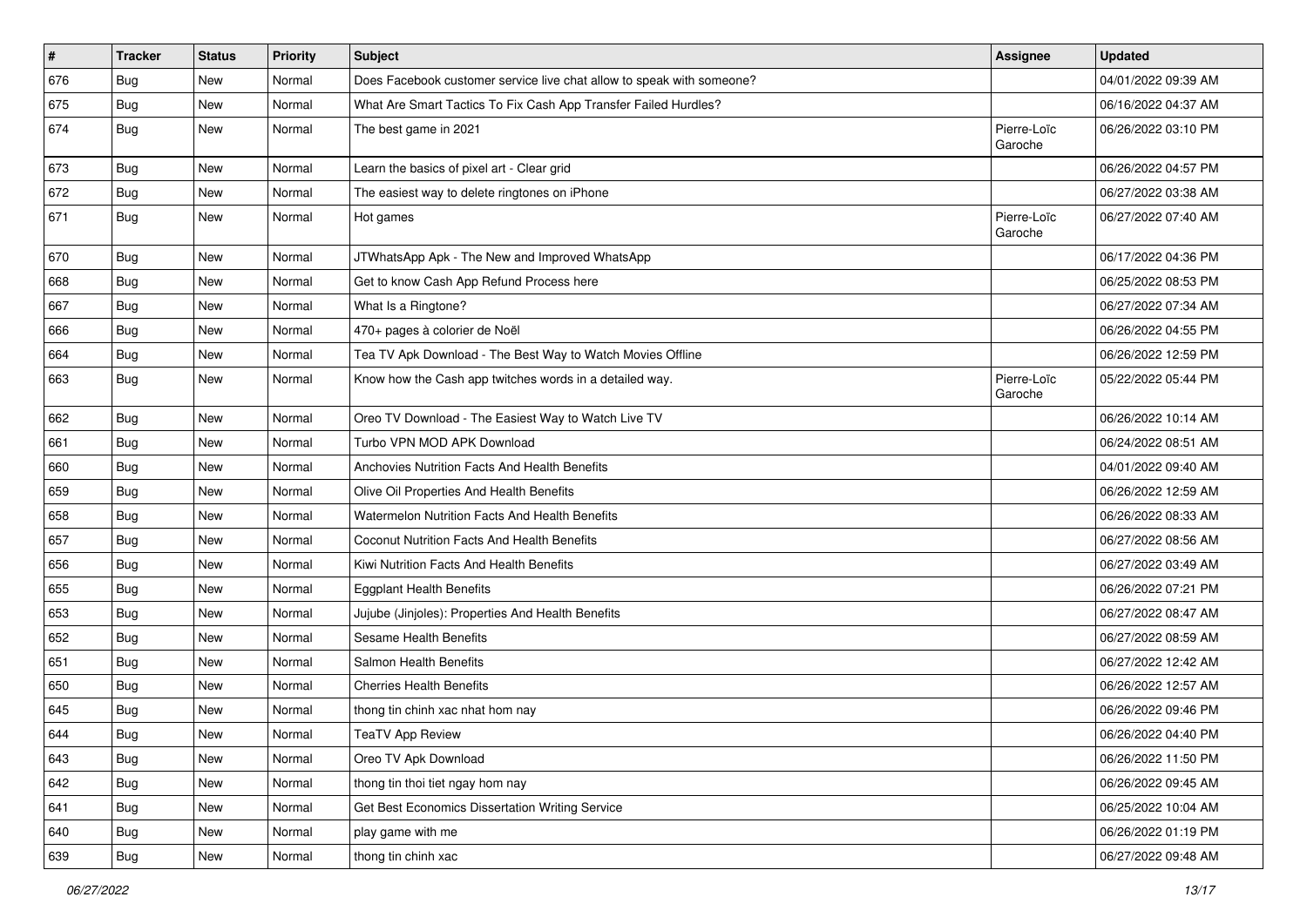| #   | <b>Tracker</b> | <b>Status</b> | Priority | <b>Subject</b>                                                                   | <b>Assignee</b>        | <b>Updated</b>      |
|-----|----------------|---------------|----------|----------------------------------------------------------------------------------|------------------------|---------------------|
| 638 | <b>Bug</b>     | New           | Normal   | Run 3 game                                                                       |                        | 06/26/2022 06:31 AM |
| 636 | <b>Bug</b>     | New           | Normal   | What is the most popular furniture color?                                        |                        | 06/25/2022 04:57 PM |
| 635 | Bug            | New           | Normal   | Buy Steroids Online with OurMedicnes.com   Best Quality Steroids                 |                        | 06/26/2022 12:01 AM |
| 634 | <b>Bug</b>     | New           | Normal   | Buy Vidalista Tablets (Tadalafil) at [\$25 OFF + Free Shipping] Vidalistatablets |                        | 06/27/2022 09:29 AM |
| 633 | Bug            | New           | Normal   | How i can i solve my issue                                                       |                        | 04/01/2022 09:38 AM |
| 632 | <b>Bug</b>     | New           | Normal   | CheapestMedsShop   100% Safe Medicines Online in UK & AUS.                       |                        | 06/27/2022 02:04 AM |
| 631 | <b>Bug</b>     | New           | Normal   | How Can I Load Cash App Card at Walmart straight away?                           |                        | 06/26/2022 04:07 PM |
| 630 | <b>Bug</b>     | New           | Normal   | How Can I Load Cash App Card at Walmart straight away?                           |                        | 06/26/2022 12:04 AM |
| 629 | Bug            | New           | Normal   | How Can I Load Cash App Card at Walmart straight away?                           |                        | 06/24/2022 07:55 PM |
| 628 | Bug            | New           | Normal   | CV reviewing services!                                                           |                        | 06/26/2022 06:49 AM |
| 627 | <b>Bug</b>     | New           | Normal   | <b>HELO</b>                                                                      |                        | 06/26/2022 06:42 AM |
| 625 | <b>Bug</b>     | New           | Normal   | The best free online driving directions tool                                     |                        | 04/01/2022 09:28 AM |
| 624 | Bug            | New           | Normal   | Use go with the Driving Directions for your go                                   |                        | 06/21/2022 04:54 AM |
| 623 | <b>Bug</b>     | New           | Normal   | Listen to online radio stations for mobile phones                                |                        | 06/26/2022 01:20 PM |
| 622 | <b>Bug</b>     | New           | Normal   | CheapestMedsShop   100% Safe Medicines Online in UK & AUS.                       |                        | 06/26/2022 05:27 PM |
| 621 | <b>Bug</b>     | New           | Normal   | Buy All Modafinil & Armodafinil Tablets @Buy Modafinil US                        |                        | 06/26/2022 02:20 AM |
| 620 | <b>Bug</b>     | New           | Normal   | Viagra Meds: Fastest & Quick Delivery On Your Doorstep - USA                     |                        | 06/26/2022 11:15 AM |
| 619 | Bug            | <b>New</b>    | Normal   | Online Trusted Medicine Store in US for Health - Genericmedsupply                |                        | 06/27/2022 12:12 AM |
| 618 | Bug            | New           | Normal   | Buy Steroids Online with OurMedicnes.com   Best Quality Steroids                 |                        | 06/27/2022 06:46 AM |
| 617 | Bug            | New           | Normal   | Buy Vidalista Tablets (Tadalafil) at [\$25 OFF + Free Shipping] Vidalistatablets |                        | 06/26/2022 10:11 AM |
| 616 | <b>Bug</b>     | <b>New</b>    | Normal   | Buy Anavar Tablets   Anavar For Sale in USA, UK & Australia                      |                        | 06/27/2022 02:02 AM |
| 615 | Bug            | New           | Normal   | CheapestMedsShop   100% Safe Medicines Online in USA UK & AUS.                   |                        | 06/25/2022 08:36 PM |
| 614 | Bug            | New           | Normal   | Como baixar o MOD APK no celular                                                 |                        | 06/27/2022 09:26 AM |
| 613 | <b>Bug</b>     | New           | Normal   | Buy Aspadol 100mg Tab Online in US, UK, AU   Erospharmacy                        |                        | 06/26/2022 09:10 AM |
| 612 | <b>Bug</b>     | New           | Normal   | Luxury Slingshot Rental                                                          |                        | 06/27/2022 12:17 AM |
| 607 | Bug            | New           | Normal   | Vex 5                                                                            |                        | 04/01/2022 09:22 AM |
| 604 | <b>Bug</b>     | New           | Normal   | <b>Idle Game Online</b>                                                          |                        | 06/26/2022 11:11 AM |
| 603 | <b>Bug</b>     | New           | Normal   | Premiere gratuito da lista de IPTV                                               |                        | 06/24/2022 05:30 PM |
| 602 | Bug            | New           | Normal   | Best Essay Writing Service UK                                                    | Pierre-Loïc<br>Garoche | 06/26/2022 12:16 AM |
| 601 | Bug            | <b>New</b>    | Normal   | Best Essay Writing Service UK                                                    | Pierre-Loïc<br>Garoche | 06/26/2022 04:23 PM |
| 600 | <b>Bug</b>     | New           | Normal   | Play Store Pro                                                                   |                        | 06/25/2022 08:17 PM |
| 599 | <b>Bug</b>     | New           | Normal   | Do you know how to delete cash app account from your computer?                   |                        | 06/24/2022 10:42 AM |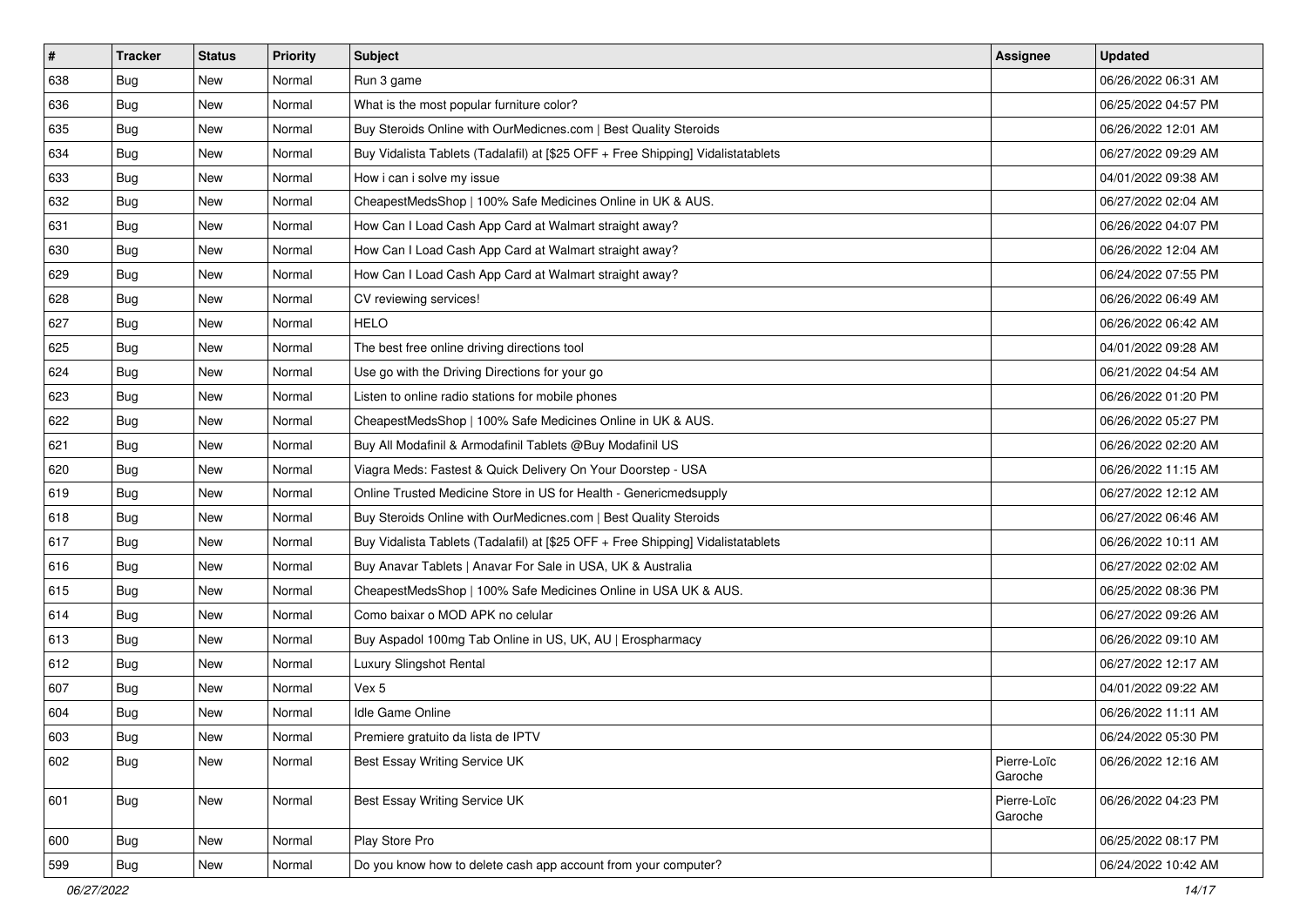| $\vert$ # | <b>Tracker</b> | <b>Status</b> | Priority | <b>Subject</b>                                                                                                                                                                                                                                                        | <b>Assignee</b>        | <b>Updated</b>      |
|-----------|----------------|---------------|----------|-----------------------------------------------------------------------------------------------------------------------------------------------------------------------------------------------------------------------------------------------------------------------|------------------------|---------------------|
| 598       | Bug            | New           | Normal   | Universo s / f Download                                                                                                                                                                                                                                               |                        | 06/25/2022 03:38 PM |
| 597       | Bug            | New           | Normal   | Universo s / f Download                                                                                                                                                                                                                                               |                        | 06/26/2022 10:14 AM |
| 596       | Bug            | New           | Normal   | <b>Kids Games</b>                                                                                                                                                                                                                                                     |                        | 06/27/2022 04:08 AM |
| 595       | Bug            | New           | Normal   | RFM Online - une révolution dans la gestion de l'identité numérique                                                                                                                                                                                                   |                        | 06/27/2022 12:05 AM |
| 593       | Bug            | New           | Normal   | Eiffel Spark Ultimate C2 SN series is a fully synthetic range of advanced performance engine oils blended in high<br>performance fully synthetic (PAO - polyalphaolefin) basestocks fortified with advanced technology additive system,<br>specifically formulated to |                        | 06/27/2022 03:28 AM |
| 592       | Bug            | <b>New</b>    | Normal   | Deezer Premium APK - Baixe músicas de qualquer lugar do mundo de graça                                                                                                                                                                                                |                        | 06/26/2022 02:55 PM |
| 591       | Bug            | New           | Normal   | How To Find Facebook Modifications For Your Spotify Premium Apk?                                                                                                                                                                                                      |                        | 06/27/2022 08:41 AM |
| 590       | Bug            | New           | Normal   | Follow proper initiatives to check my cash app card balance:                                                                                                                                                                                                          |                        | 06/26/2022 10:09 PM |
| 589       | Bug            | New           | Normal   | How can I get the cash app phone number of customer support?                                                                                                                                                                                                          |                        | 06/26/2022 01:59 PM |
| 588       | Bug            | New           | Normal   | YouTube Vanced Apk Manager App - Como instalá-lo                                                                                                                                                                                                                      |                        | 06/27/2022 05:52 AM |
| 587       | Bug            | <b>New</b>    | Normal   | Why Picsart Pro Offers Great Features                                                                                                                                                                                                                                 |                        | 06/26/2022 12:18 AM |
| 586       | <b>Bug</b>     | New           | Normal   | Best Modifications For Your Mobile Phone                                                                                                                                                                                                                              |                        | 06/26/2022 01:51 AM |
| 585       | <b>Bug</b>     | New           | Normal   | What is cash app help number?                                                                                                                                                                                                                                         |                        | 06/26/2022 06:21 PM |
| 584       | Bug            | New           | Normal   | Want the cash app customer service number to check balance?                                                                                                                                                                                                           |                        | 06/27/2022 08:00 AM |
| 582       | <b>Bug</b>     | New           | Normal   | Cash App Won't Let Me Send Money If There Is A Low Balance Available                                                                                                                                                                                                  | Pierre-Loïc<br>Garoche | 06/26/2022 02:39 PM |
| 581       | Bug            | <b>New</b>    | Normal   | E-Learning Course Help                                                                                                                                                                                                                                                |                        | 06/26/2022 10:14 AM |
| 579       | Bug            | New           | Normal   | YOUR CV MAKES YOUR FIRST IMPRESSION                                                                                                                                                                                                                                   | Christophe<br>Garion   | 06/26/2022 06:07 PM |
| 577       | Bug            | New           | Normal   | Follow these easy steps to make Admiral Casino Login                                                                                                                                                                                                                  |                        | 06/27/2022 06:34 AM |
| 576       | <b>Bug</b>     | New           | Normal   | So laden Sie ein Instagram-Bild herunter                                                                                                                                                                                                                              |                        | 06/26/2022 08:46 PM |
| 574       | Bug            | New           | Normal   | How to fix the Epson printer offline issue due to a wired connection?                                                                                                                                                                                                 |                        | 06/26/2022 11:19 AM |
| 573       | <b>Bug</b>     | New           | Normal   | Experimente lo mejor en la aplicación Apk de juegos gratis                                                                                                                                                                                                            |                        | 06/26/2022 02:11 PM |
| 571       | <b>Bug</b>     | New           | Normal   | How may the Cash app dispute your trade?                                                                                                                                                                                                                              | Pierre-Loïc<br>Garoche | 06/26/2022 10:48 PM |
| 570       | <b>Bug</b>     | New           | Normal   | What is Sutton bank cash app customer service phone number?                                                                                                                                                                                                           | Pierre-Loïc<br>Garoche | 06/26/2022 07:49 AM |
| 569       | Bug            | New           | Normal   | What is the incoming and outgoing mail server for Outlook IMAP settings?                                                                                                                                                                                              | Pierre-Loïc<br>Garoche | 06/27/2022 02:29 AM |
| 568       | Bug            | New           | Normal   | Instale a versão mais recente do YouTube Premium                                                                                                                                                                                                                      |                        | 06/26/2022 01:53 PM |
| 567       | Bug            | New           | Normal   | Singapore assignment help                                                                                                                                                                                                                                             |                        | 06/26/2022 10:52 AM |
| 566       | Bug            | New           | Normal   | Kinemaster Pro Download - los App Review                                                                                                                                                                                                                              |                        | 04/01/2022 09:27 AM |
| 565       | <b>Bug</b>     | New           | Normal   | How To Install RepelisPlus On Your Android Phone?                                                                                                                                                                                                                     |                        | 06/27/2022 06:54 AM |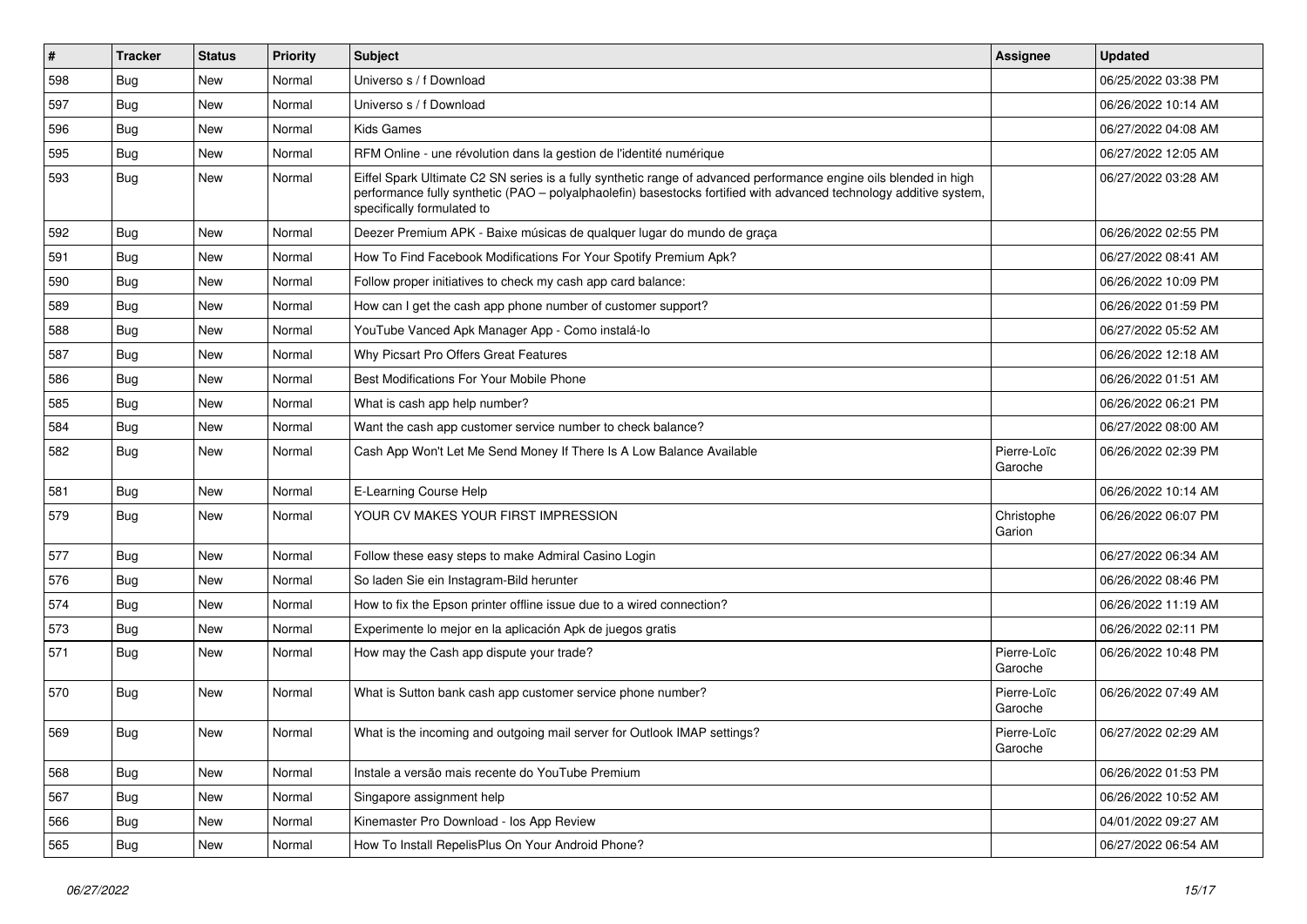| $\vert$ # | <b>Tracker</b> | <b>Status</b> | <b>Priority</b> | <b>Subject</b>                                                                                                                                                                                                                                    | <b>Assignee</b>        | <b>Updated</b>      |
|-----------|----------------|---------------|-----------------|---------------------------------------------------------------------------------------------------------------------------------------------------------------------------------------------------------------------------------------------------|------------------------|---------------------|
| 564       | <b>Bug</b>     | New           | Normal          | How To Install RepelisPlus On Your Android Phone?                                                                                                                                                                                                 |                        | 06/25/2022 06:46 PM |
| 563       | Bug            | <b>New</b>    | Normal          | Understanding the Difference Between Free and Paid Mod Apks                                                                                                                                                                                       |                        | 06/26/2022 12:15 AM |
| 562       | Bug            | New           | Normal          | Learn Basic Mahjong Rules                                                                                                                                                                                                                         |                        | 06/23/2022 12:48 AM |
| 561       | <b>Bug</b>     | <b>New</b>    | Normal          | Enjoy the Full YouTube Premium Experience With YouTube Premium Membership                                                                                                                                                                         |                        | 06/27/2022 02:37 AM |
| 560       | Bug            | <b>New</b>    | Normal          | Whatsapp Aero - Make Your Phone Auto Connect                                                                                                                                                                                                      |                        | 04/01/2022 09:28 AM |
| 556       | <b>Bug</b>     | <b>New</b>    | Normal          | Play Game Mod Apk With Your Friends                                                                                                                                                                                                               |                        | 06/27/2022 08:01 AM |
| 555       | Bug            | <b>New</b>    | Normal          | web design development in hyderabad                                                                                                                                                                                                               |                        | 06/26/2022 01:08 PM |
| 554       | <b>Bug</b>     | New           | Normal          | XvideoStudio Video Editor APK Free Download on TechToDown                                                                                                                                                                                         |                        | 06/26/2022 01:18 AM |
| 553       | Bug            | New           | Normal          | Cinema HD APK - Free Movie Enjoyment App on Android                                                                                                                                                                                               |                        | 06/26/2022 01:39 PM |
| 551       | Bug            | <b>New</b>    | Normal          | Why Do Students Need Online Best Dissertation Writing Services?                                                                                                                                                                                   |                        | 06/26/2022 08:15 AM |
| 550       | <b>Bug</b>     | <b>New</b>    | Normal          | Nederland FM - beste manieren om naar internationale radio op internet te luisteren                                                                                                                                                               |                        | 06/27/2022 07:04 AM |
| 549       | Bug            | New           | Normal          | Radio Luisteren                                                                                                                                                                                                                                   |                        | 06/26/2022 11:56 AM |
| 548       | Bug            | <b>New</b>    | Normal          | Web N Logo Design                                                                                                                                                                                                                                 |                        | 04/01/2022 09:29 AM |
| 547       | <b>Bug</b>     | New           | Normal          | Get rid of the issue of cash app down by calling experts.                                                                                                                                                                                         |                        | 06/26/2022 10:38 AM |
| 544       | <b>Bug</b>     | <b>New</b>    | Normal          | Hey! I had a very cool idea to order our general picture on canvas for my family as a gift. But couldn't find a good<br>one. Once my friend advised me this article in which I found what I was looking for and gave a cool gift to my<br>family. |                        | 06/27/2022 04:10 AM |
| 542       | Bug            | New           | Normal          | Web N Logo Design                                                                                                                                                                                                                                 |                        | 06/26/2022 01:28 AM |
| 541       | Bug            | <b>New</b>    | Normal          | How to fix the cash app payment failed errors?                                                                                                                                                                                                    |                        | 06/27/2022 05:52 AM |
| 540       | Bug            | New           | Normal          | Why Haven't I Received My Cash App Card? Can I get t the reasons behind it                                                                                                                                                                        |                        | 04/01/2022 09:25 AM |
| 539       | Bug            | New           | Normal          | Do you want to know how to activate cash card through phone number?                                                                                                                                                                               |                        | 04/01/2022 09:25 AM |
| 538       | Bug            | New           | Normal          | Will cash app refund money if scammed quickly?                                                                                                                                                                                                    |                        | 06/27/2022 03:57 AM |
| 537       | Bug            | <b>New</b>    | Normal          | Get tech assistance with customer support on ATT Yahoo email login issue.                                                                                                                                                                         |                        | 06/26/2022 01:06 PM |
| 536       | Bug            | New           | Normal          | How to check the balance on the cash app card                                                                                                                                                                                                     | Hamza<br>Bourbouh      | 06/27/2022 08:46 AM |
| 535       | Bug            | New           | Normal          | Getting Tangled Problems When You Try To Apply For Cash App Delete Account                                                                                                                                                                        | Christophe<br>Garion   | 06/26/2022 04:51 PM |
| 534       | <b>Bug</b>     | New           | Normal          | Know how to initiate cash app refund by contacting the technical team                                                                                                                                                                             | Pierre-Loïc<br>Garoche | 06/27/2022 05:06 AM |
| 533       | Bug            | New           | Normal          | How to complete the homework assignments in economics in the easiest way?                                                                                                                                                                         |                        | 06/26/2022 10:12 PM |
| 532       | <b>Bug</b>     | New           | Normal          | My Assignment Help                                                                                                                                                                                                                                |                        | 06/27/2022 05:29 AM |
| 531       | Bug            | New           | Normal          | Cheap Assignment Writing Service UK                                                                                                                                                                                                               | Anonymous              | 06/27/2022 08:39 AM |
| 530       | Bug            | New           | Normal          | Cheap Assignment Writing Service UK                                                                                                                                                                                                               | Anonymous              | 06/27/2022 08:42 AM |
| 529       | <b>Bug</b>     | New           | Normal          | Thop TV APK - Free Download for Android                                                                                                                                                                                                           |                        | 06/26/2022 06:28 PM |
| 528       | Bug            | New           | Normal          | Korean Mag                                                                                                                                                                                                                                        |                        | 06/27/2022 08:14 AM |